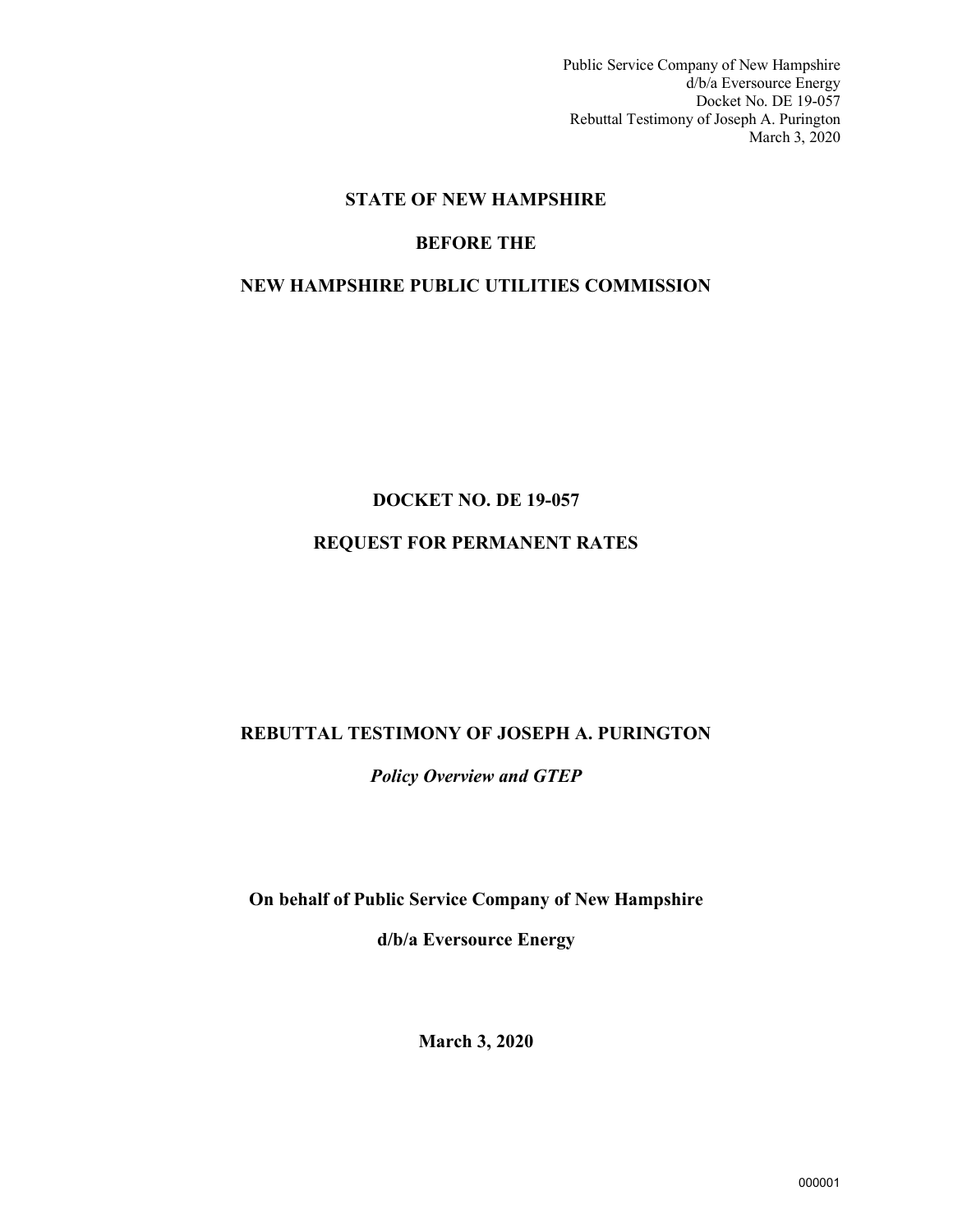# **Table of Contents**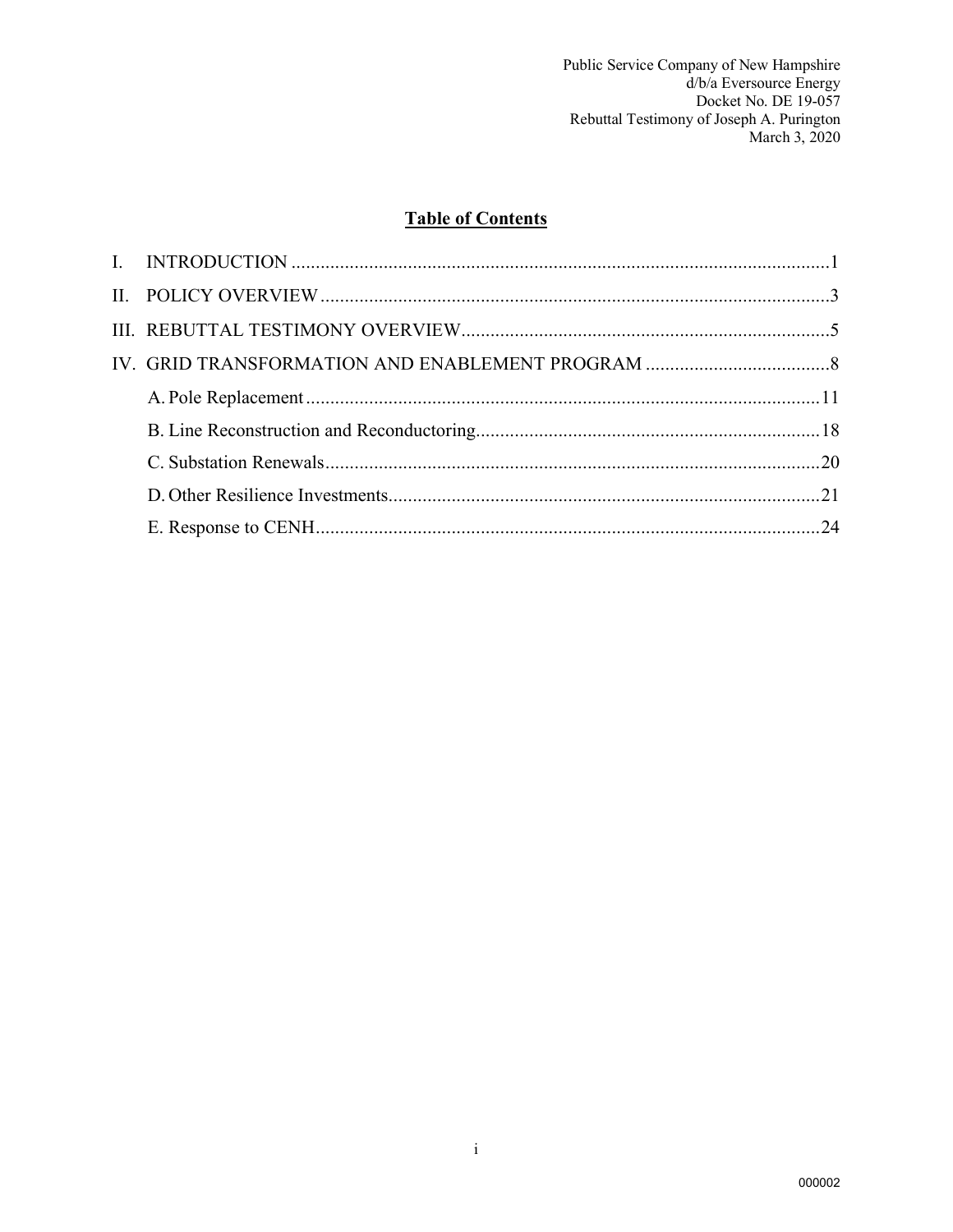Public Service Company of New Hampshire d/b/a Eversource Energy Docket No. DE 19-057 Rebuttal Testimony of Joseph A. Purington March 3, 2020 Page 1 of 25

# **STATE OF NEW HAMPSHIRE**

#### **BEFORE THE NEW HAMPSHIRE PUBLIC UTILITIES COMMISSION**

### **REBUTTAL TESTIMONY OF JOSEPH A. PURINGTON**

# **PETITION OF PUBLIC SERVICE COMPANY OF NEW HAMPSHIRE d/b/a EVERSOURCE ENERGY REQUEST FOR PERMANENT RATES**

**March 3, 2020**

**Docket No. DE 19-057 \_\_\_\_\_\_\_\_\_\_\_\_\_\_\_\_\_\_\_\_\_\_\_\_\_\_\_\_\_\_\_\_\_\_\_\_\_\_\_\_\_\_\_\_\_\_\_\_\_\_\_\_\_\_\_\_\_\_\_\_\_** 

#### <span id="page-2-0"></span>1 **I. INTRODUCTION**

#### 2 **Q. Please state your full name, position and business address.**

- 3 A. My name is Joseph A. Purington. I am employed by Eversource Energy Service Company
- 4 as President of Eversource New Hampshire Operations. My business address is 780 North
- 5 Commercial Street, Manchester, New Hampshire.

#### 6 **Q. What are your principal responsibilities in this position?**

7 A. I became President of Eversource New Hampshire Operations on January 1, 2020. In this 8 role I am responsible for assuring that Public Service Company of New Hampshire d/b/a 9 Eversource Energy ("PSNH" or the "Company") provides safe and reliable electric service 10 to over half a million customers in 211 cities and towns throughout New Hampshire, as 11 well as overseeing the Company's construction, operation and maintenance of its electric 12 distribution infrastructure in the state.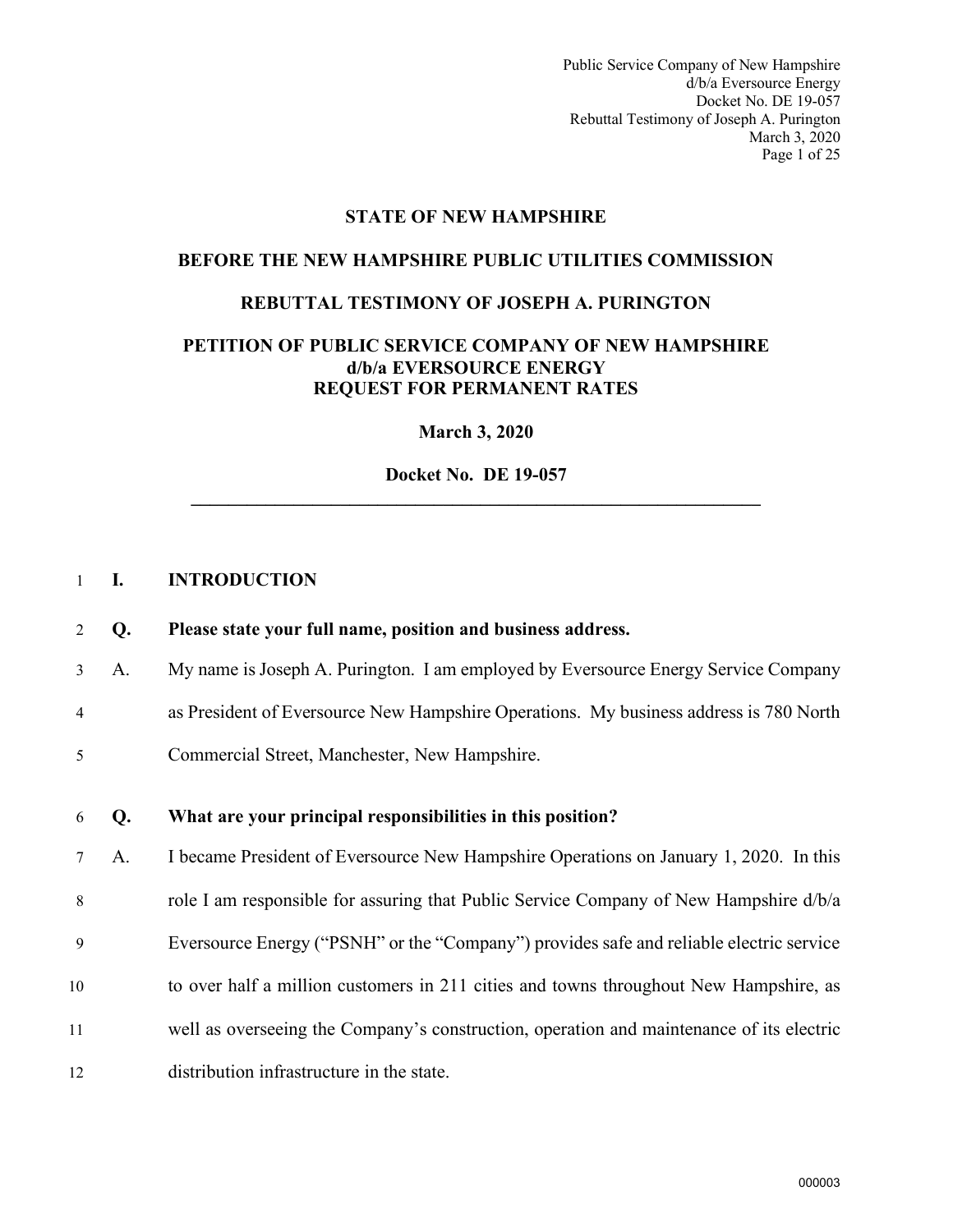Public Service Company of New Hampshire d/b/a Eversource Energy Docket No. DE 19-057 Rebuttal Testimony of Joseph A. Purington March 3, 2020 Page 2 of 25

# 1 **Q. Have you previously submitted testimony in this proceeding?** 2 A. Yes. On May 28, 2019, I submitted direct, pre-filed joint testimony with Mr. Lee G. Lajoie 3 on the Company's proposed Grid Transformation and Enablement Program ("GTEP"), which 4 also included discussion of the Company's current system performance levels, organizational 5 structure, and base capital plan. In that testimony, I described my educational and professional 6 background. In addition, given my new role as President of the Company, I am hereby 7 adopting the direct, pre-filed testimony of Mr. William J. Quinlan that was submitted on May 8 28, 2019 with the Company's initial filing. 9 **Q. What is the purpose of your rebuttal testimony?** 10 A. The purpose of my testimony is to provide an overview and context as to the reasons why 11 this case is so important to the Company and its customers, particularly in relation to capital 12 expenditures and vegetation management. Given the overlap in the procedural schedule 13 between rebuttal testimony and settlement discussions, I recognize that it is critical that the 14 Company provide substantive information and context to the record for the proceeding, 15 while underscoring the Company's commitment to engage seriously in the settlement 16 process. As explained below, the Company is strongly committed to potential settlement 17 discussions with Staff and the Office of Consumer Advocate ("OCA") and other parties in 18 the proceeding, and the Company's rebuttal testimony is a necessary parallel step. My 19 testimony also provides a brief overview of the topics addressed in the other pieces of 20 rebuttal testimony from the Company Witnesses. Lastly, I discuss the Company's GTEP

21 proposal to respond to concerns raised in Staff's testimony.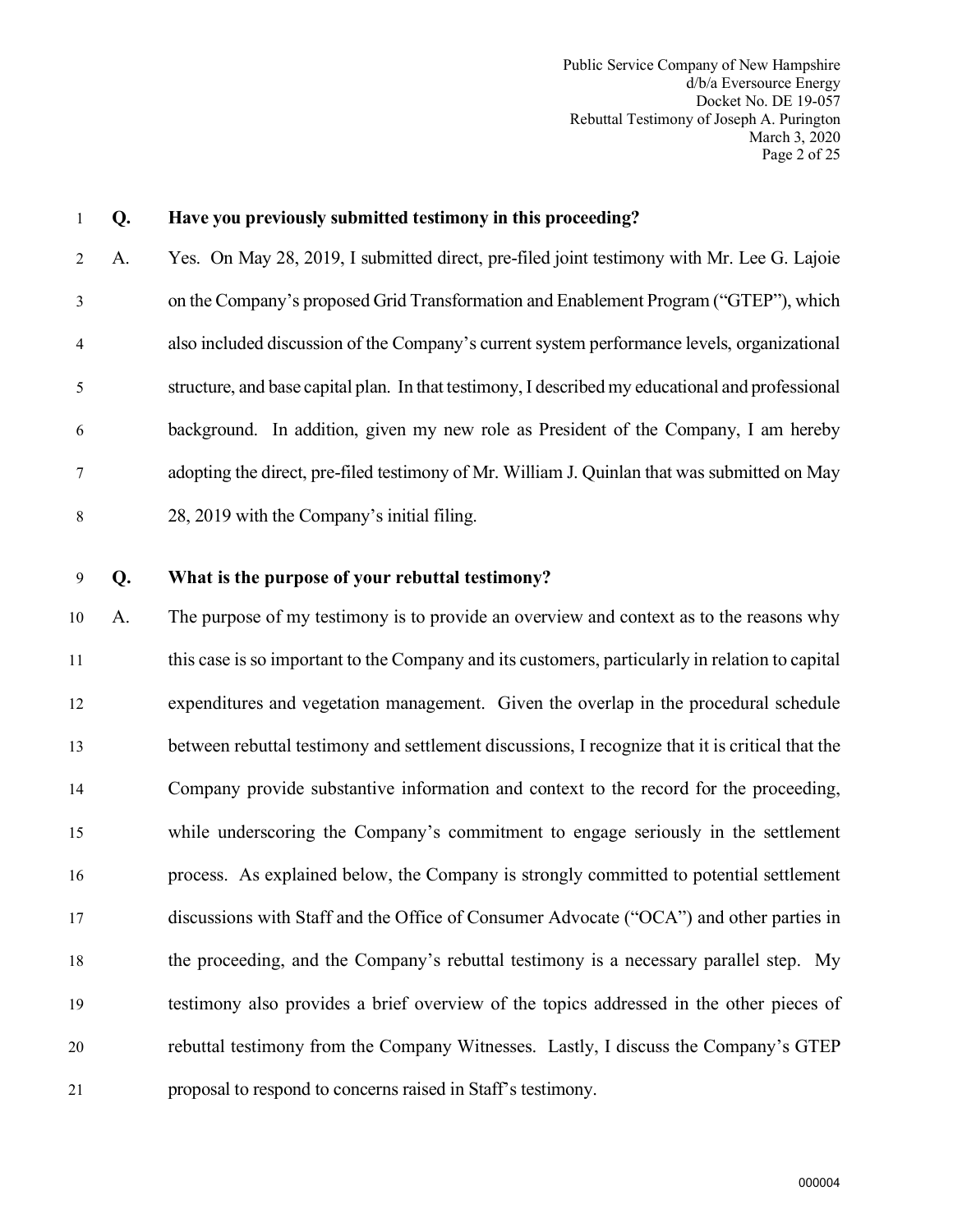Public Service Company of New Hampshire d/b/a Eversource Energy Docket No. DE 19-057 Rebuttal Testimony of Joseph A. Purington March 3, 2020 Page 3 of 25

#### <span id="page-4-0"></span>1 **II. OVERVIEW**

#### 2 **Q. Why is it necessary for PSNH to file rebuttal testimony at this time?**

3 A. The procedural schedule proposed by the parties and adopted by the Commission in this 4 docket established the timeline for discovery, intervenor testimony, technical sessions, 5 settlement conferences, and rebuttal testimony, among other events. The schedule includes 6 dates for rebuttal testimony on March 3, 2020; settlement conferences on March 24 and 7 25, 2020; and a target date for filing any settlement on April 7, 2020, prior to hearings on 8 the merits that would begin in mid-April. This results in an overlap of settlement 9 discussions with the litigation process, which necessitates having the Company file its 10 rebuttal testimony while working in parallel with Staff and OCA to explore the possibility 11 of settlement.

# 12 **Q. The procedural schedule allowed for rebuttal testimony "if needed." Does this mean**  13 **the Company had the option to forego rebuttal testimony?**

14 A. Theoretically yes, but under the current posture of the case, no. At this stage of the process, 15 it is simply too early to tell if a settlement on some or all issues is achievable. At the same 16 time, the testimony filed by Staff and OCA has challenged key aspects of the Company's 17 proposals in this case. Their testimony requires a thoughtful, substantive and factual 18 response from the Company for completeness and clarity in the evidentiary record. For 19 this reason, the Company determined that it had no option but to proceed on parallel paths 20 to preserve its rebuttal positions while engaging in settlement discussions.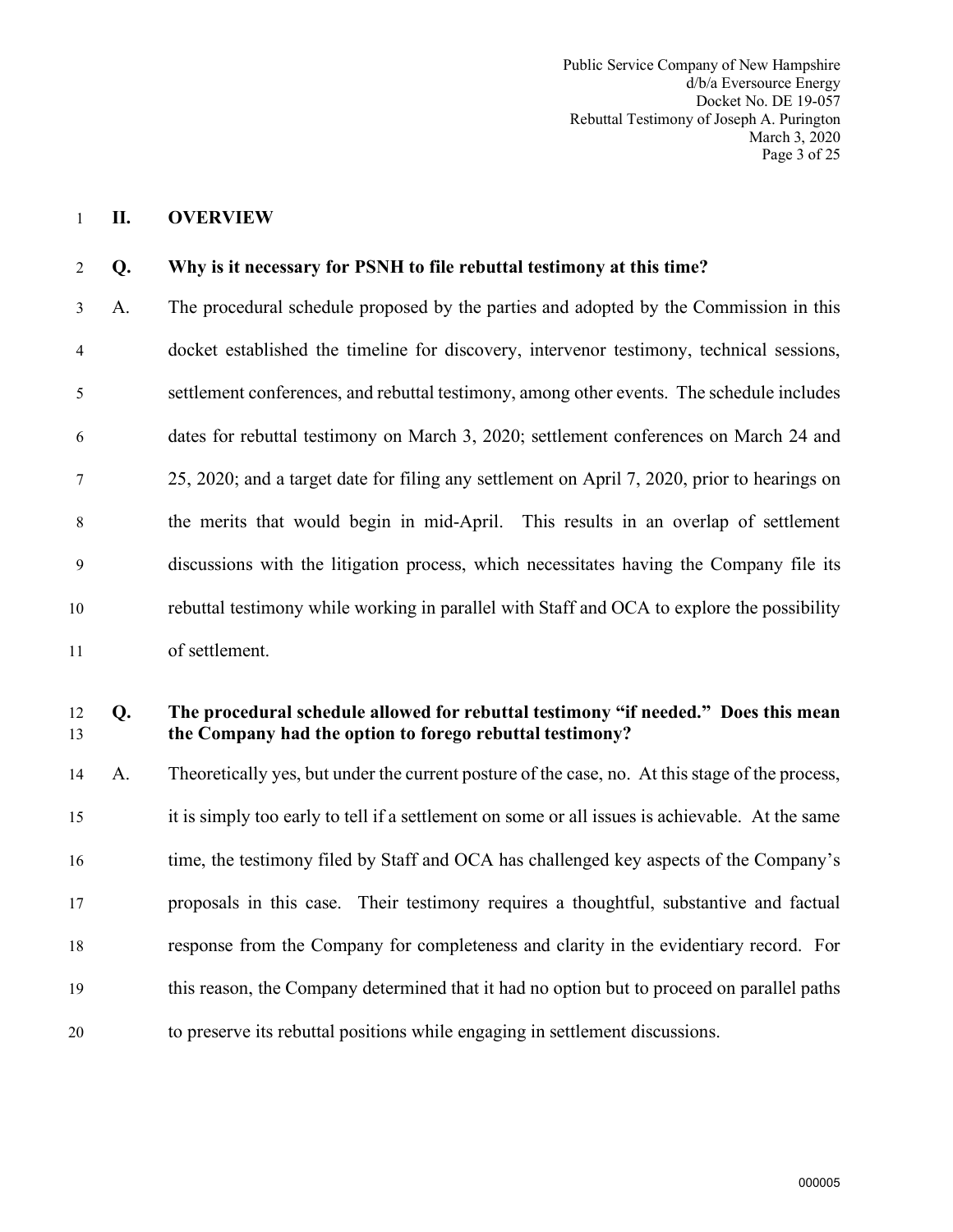| 1                    | Q. | Does this mean the Company is stepping back from the settlement process?                                                                  |
|----------------------|----|-------------------------------------------------------------------------------------------------------------------------------------------|
| $\overline{2}$       | A. | No, not at all. To the contrary, PSNH recognizes that a settled outcome on appropriate                                                    |
| 3                    |    | terms could be beneficial to all parties. PSNH is strongly committed to working with Staff,                                               |
| $\overline{4}$       |    | OCA and other parties to determine if a settlement of some or all issues can be achieved in                                               |
| 5                    |    | this docket. The Company intends to engage seriously and cooperatively in that process.                                                   |
| 6                    |    | However, the Company's rebuttal testimony is a necessary backstop to preserve its rights                                                  |
| 7                    |    | in the event a settlement is unachievable, which may not be known for a month or more.                                                    |
| $8\phantom{.0}$<br>9 | Q. | Is the Company troubled about some of the overarching concerns and theories<br>indicated by Staff in relation to the Company's proposals? |
| 10                   | A. | Yes. PSNH appreciates Staff's perspectives and recognizes fully the value of a cooperative                                                |
| 11                   |    | effort that enables free discussion and transparency on issues affecting customers. PSNH                                                  |
| 12                   |    | looks to engage directly and substantively on issues important to the operation of the                                                    |
| 13                   |    | system and the provision of service to customers because open discourse will ultimately                                                   |
| 14                   |    | lead to the best outcome for customers, which is the common goal for all stakeholders in                                                  |
| 15                   |    | the ratemaking process. To the extent Staff has raised concerns with the Company's rate                                                   |
| 16                   |    | case proposals or has differing views, PSNH will take those concerns seriously and greatly                                                |
| 17                   |    | appreciates the opportunity to address those concerns at their core.                                                                      |
| 18                   |    | That said, the Company has grown increasingly troubled in this docket with recognition of                                                 |
| 19                   |    | the fact that there appears to be a massive gap between: (1) the Company's perspective on                                                 |
| 20                   |    | the age and condition of the distribution system; the capital work plan that should be                                                    |
| 21                   |    | implemented to maintain reliability and enhance resiliency of the system over the next few                                                |
|                      |    |                                                                                                                                           |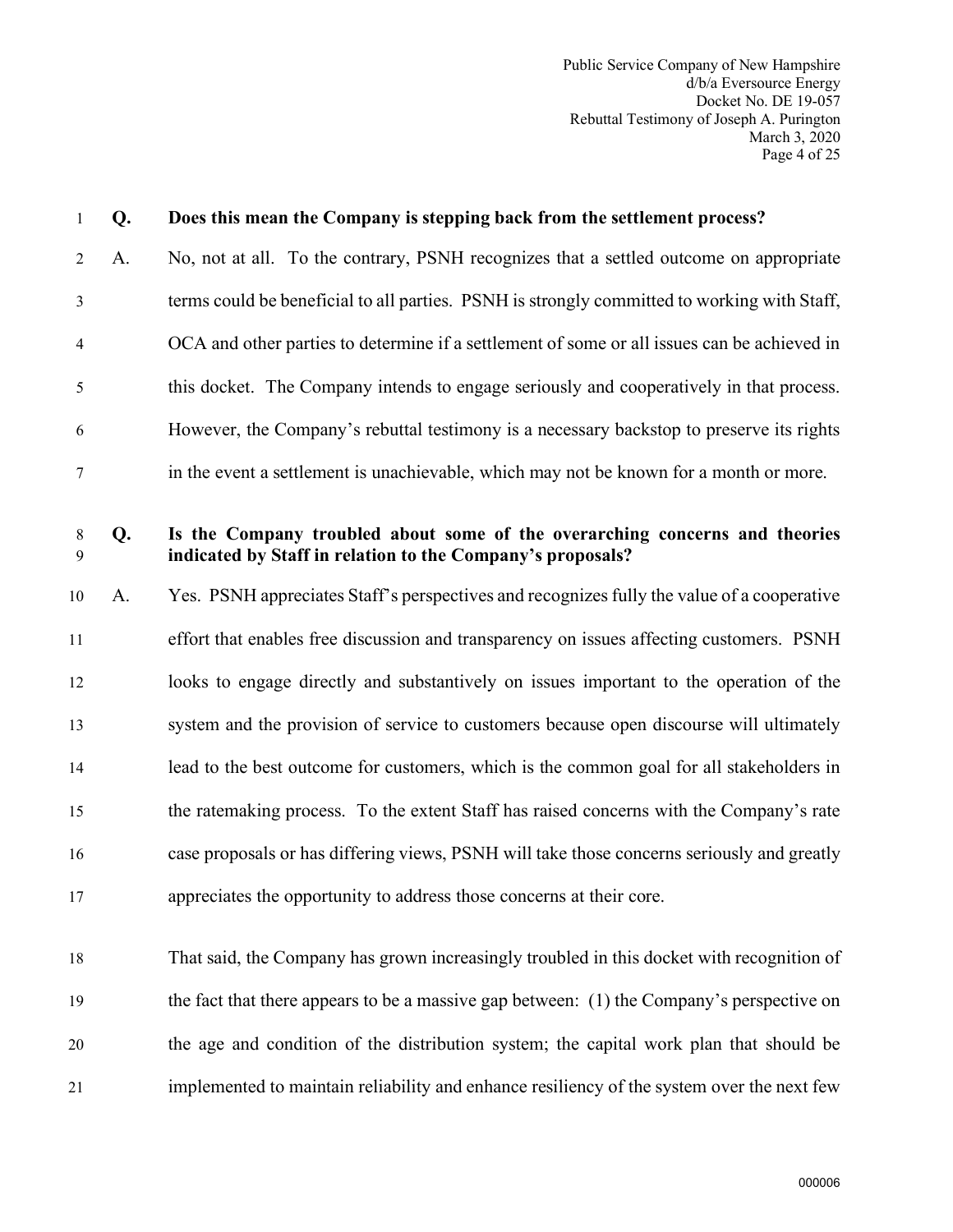Public Service Company of New Hampshire d/b/a Eversource Energy Docket No. DE 19-057 Rebuttal Testimony of Joseph A. Purington March 3, 2020 Page 5 of 25

1 years to avoid detrimental customer outages both on blue sky days and following major 2 weather events; and the level of daily work necessitated in the area of vegetation 3 management and other activities to maintain a resilient system; versus (2) the Staff's 4 perspective on the system that all of these activities may be scaled back or are even 5 unnecessary. The Company is simply not at a point that the investments undertaken for 6 system reliability reasons are not cost-effective, nor are the Company's actions to upgrade 7 materials and construction approaches in any way ill-advised or unjustified. Since gaining 8 insight into these perceptions held by Staff, the Company has given substantial thought to 9 the possibilities for reconciling these two, disparate perspectives so that the interests of 10 customers are protected and advanced through the settlement process, if possible. The 11 Company anticipates that the settlement process may afford an opportunity to reconcile 12 these differing perspectives.

#### 13 **Q. What is the scope of the Company's rebuttal testimony?**

14 A. PSNH has limited its rebuttal testimony to provide fact-based information on certain 15 assertions in the Staff and OCA testimony. It is intended as a substantive and balanced 16 response to addresses those assertions while focusing on the best outcome for customers.

#### <span id="page-6-0"></span>17 **III. REBUTTAL TESTIMONY OVERVIEW**

#### 18 **Q. Please describe the topics covered in the Company's rebuttal testimony.**

- 19 A. The Company is presenting rebuttal testimony on the following topics:
- 20 Revenue Requirements: Douglas H. Horton, Vice President, Distribution Rates and 21 Regulatory Requirements, and Troy M. Dixon, Director of Revenue Requirements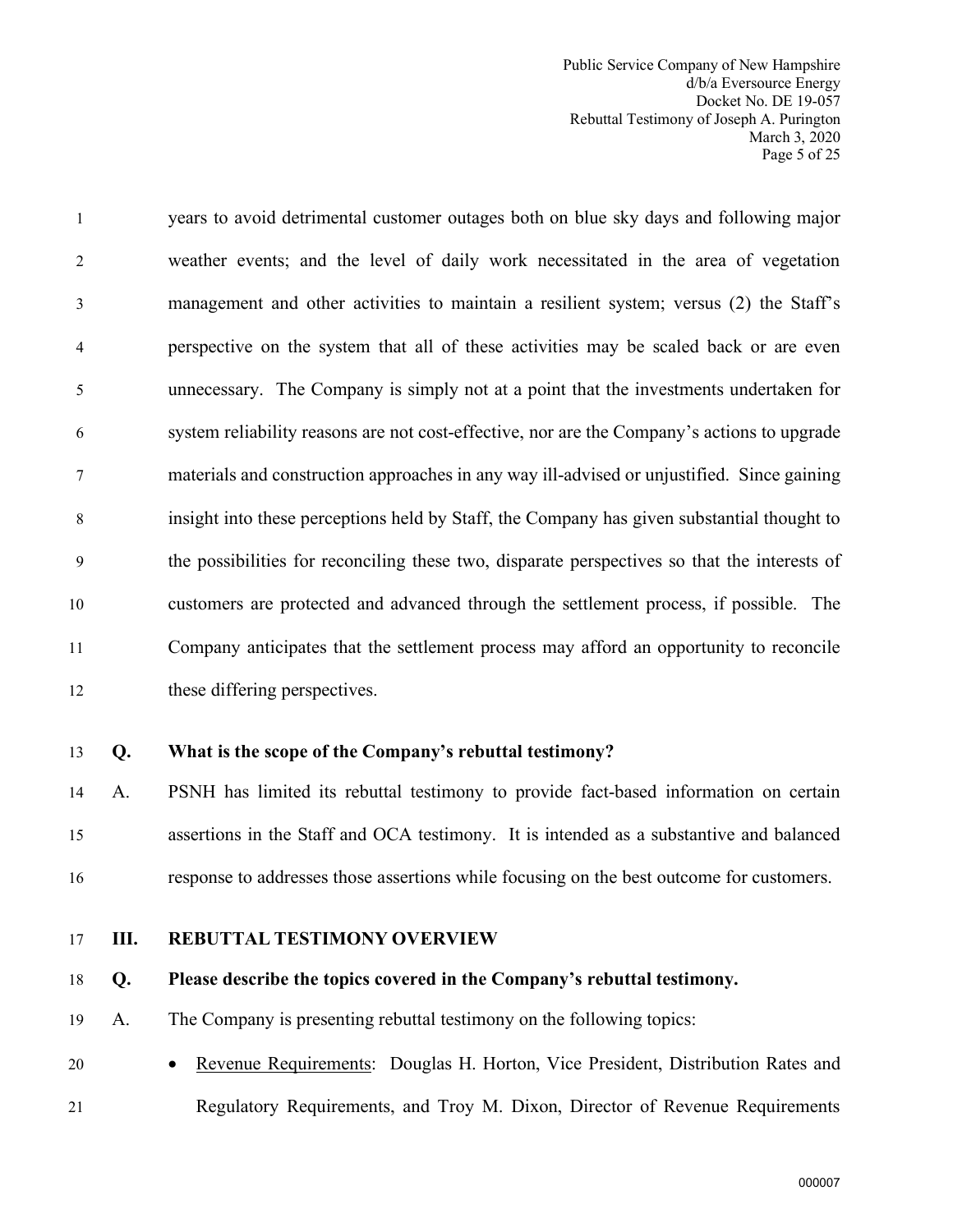| 1              | present joint rebuttal testimony to respond to various revenue requirement adjustments  |
|----------------|-----------------------------------------------------------------------------------------|
| $\overline{2}$ | proposed by Staff and OCA to the Company's operating expenses;                          |
| 3              | Capital Additions:<br>Erica L. Menard, Manager of New Hampshire Revenue                 |
| 4              | Requirements, Mr. Lajoie, Manager of System Resiliency, and David L. Plante,            |
| 5              | Manager of the Project Management Department, present joint rebuttal testimony on       |
| 6              | Staff's proposed adjustments to plant-in-service, providing additional support for the  |
| 7              | Company's historical capital additions proposed for inclusion in rate base.<br>The      |
| $\,8\,$        | testimony demonstrates that, without exception, all of the Company's capital additions  |
| 9              | were approved and documented in accordance with the Company's capital                   |
| 10             | authorization policies, and that the investments are used and useful and were prudently |
| 11             | incurred;                                                                               |
| 12             | Vegetation Management: Robert D. Allen, Manager of Vegetation Management, and           |
| 13             | William A. Van Dam, Director of Vegetation Management, provide joint rebuttal           |
| 14             | testimony to respond to Staff's proposed cuts to vegetation management expense,         |
| 15             | which would substantially undermine the progress PSNH has made in recent years to       |
| 16             | improve system reliability and resiliency from tree-related outages. The testimony      |
| 17             | provides further evidence in support of the need to maintain spending on enhanced tree  |
| 18             | trimming ("ETT"), hazard tree removal, and full-width right-of-way clearing             |
| 19             | initiatives. This testimony also addresses Staff and OCA's positions on the issue of    |
|                |                                                                                         |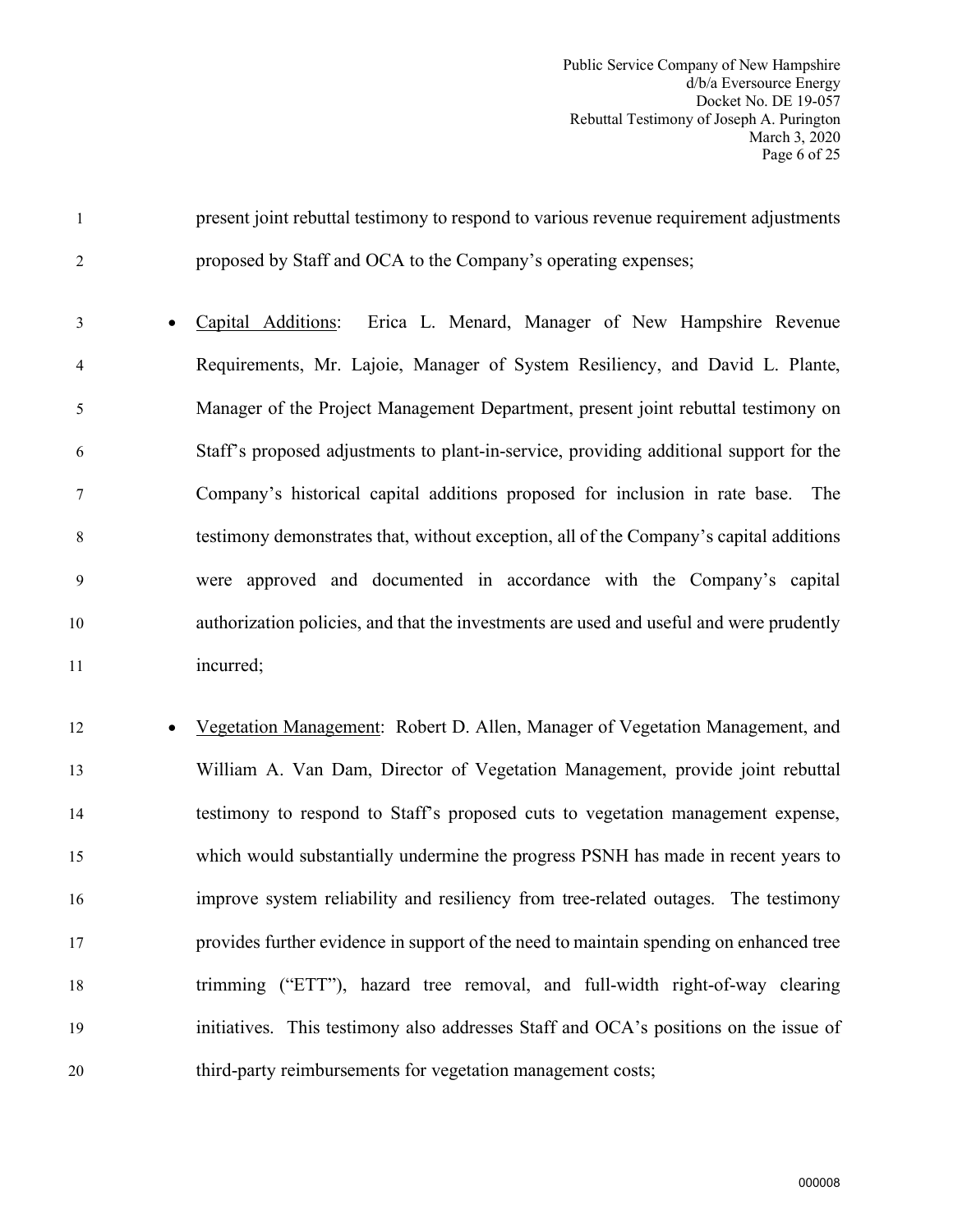Public Service Company of New Hampshire d/b/a Eversource Energy Docket No. DE 19-057 Rebuttal Testimony of Joseph A. Purington March 3, 2020 Page 7 of 25

- 1 AMR Deployment and Customer Issues: Penelope McLean Conner, Chief Customer 2 Officer and Senior Vice President of the Customer Group for Eversource Energy 3 Service Company, presents rebuttal testimony to respond to Staff's proposal for further 4 investigation of the Company's meter investments, and also to address OCA's 5 proposed disallowance of the Company's AMR system, providing further evidence to 6 support the fact that these investments are used and useful and prudently incurred. Ms. 7 Conner also provides rebuttal testimony to respond to various recommendations 8 regarding the Company's fee free proposal and New Start arrearage forgiveness 9 proposal; 10 • Return on Equity: Ann E. Bulkley, Senior Vice President of Concentric Energy 11 Advisors, Inc., presents rebuttal testimony on the Company's return on equity ("ROE") 12 analysis to correct the record as to positions and assertions by Dr. Woolridge and other 13 ROE witnesses filing testimony in this docket; 14 • Cost of Service Studies and Rate Design: Amparo Nieto, Senior Vice President at 15 Economists Incorporated, provides rebuttal testimony to respond to Staff, OCA and 16 other parties in regard to cost studies, revenue allocations and related issues; and
- 17 Revenue Allocation: Edward A. Davis, Director of Rates, provides rebuttal testimony 18 to respond to several issues in relation to revenue allocation and additional aspects of 19 the Company's rate design.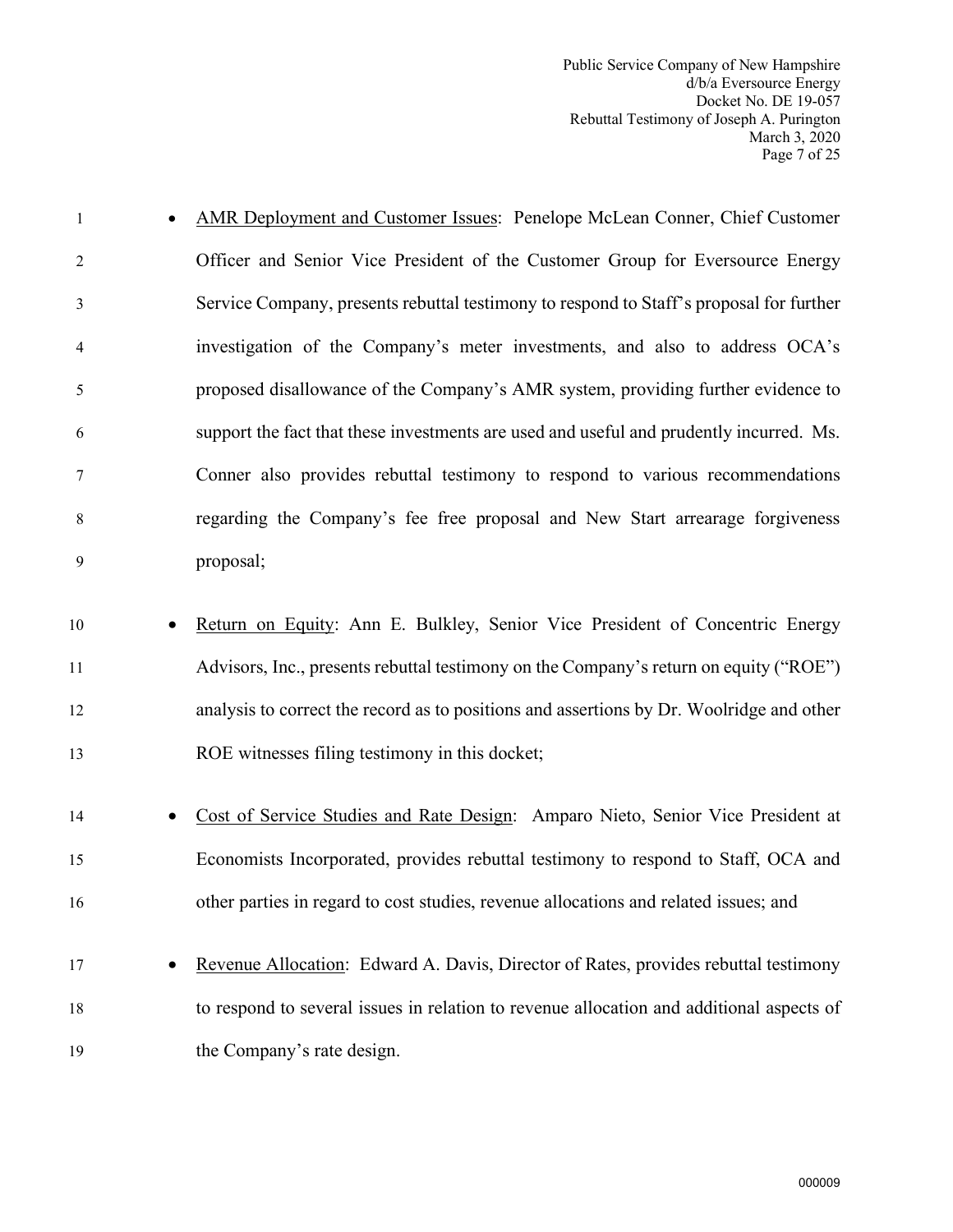|   | Although Staff included testimony raising concerns regarding the Company's electric        |
|---|--------------------------------------------------------------------------------------------|
| 2 | vehicle ("EV") proposals, the Company is not providing rebuttal testimony on this topic in |
| 3 | light of Staff's February 5, 2020 motion to move Docket No. IR 20-004 and any subsequent   |
| 4 | related proceedings that may follow.                                                       |

### <span id="page-9-0"></span>5 **IV. GRID TRANSFORMATION AND ENABLEMENT PROGRAM**

# 6 **Q. Have you reviewed the direct testimony of Staff witness Kurt F. Demmer in relation**  7 **to GTEP?**

8 A. Yes. Mr. Demmer submitted testimony on all three aspects of the Company's GTEP 9 proposal, which are Pole Replacement, Line Reconstruction and Reconductoring, and 10 Substation Renewals. In the sections that follow, I respond to Mr. Demmer's analyses, 11 conclusions and recommendations with respect to each asset category. In addition, I also 12 address Mr. Demmer's concerns about certain investments made by the Company over the 13 past three years as part of its resilience guidelines.

# 14 **Q. What is your perspective on Staff's position relative to GTEP?**

15 A. There is a fundamental disagreement between Staff and the Company on the imperative 16 for the GTEP initiatives. In its initial filing in this proceeding, the Company put forth an 17 overall assessment of the electric distribution system in New Hampshire. The Company 18 took this step because the Company had not had a rate case in 10 years and the Company 19 has an ongoing, overwhelming concern about system condition and the pace of 20 replacement. The inescapable fact is that the system is old and needs to be replaced; there 21 are updated modes of construction that embed greater resilience in the system for major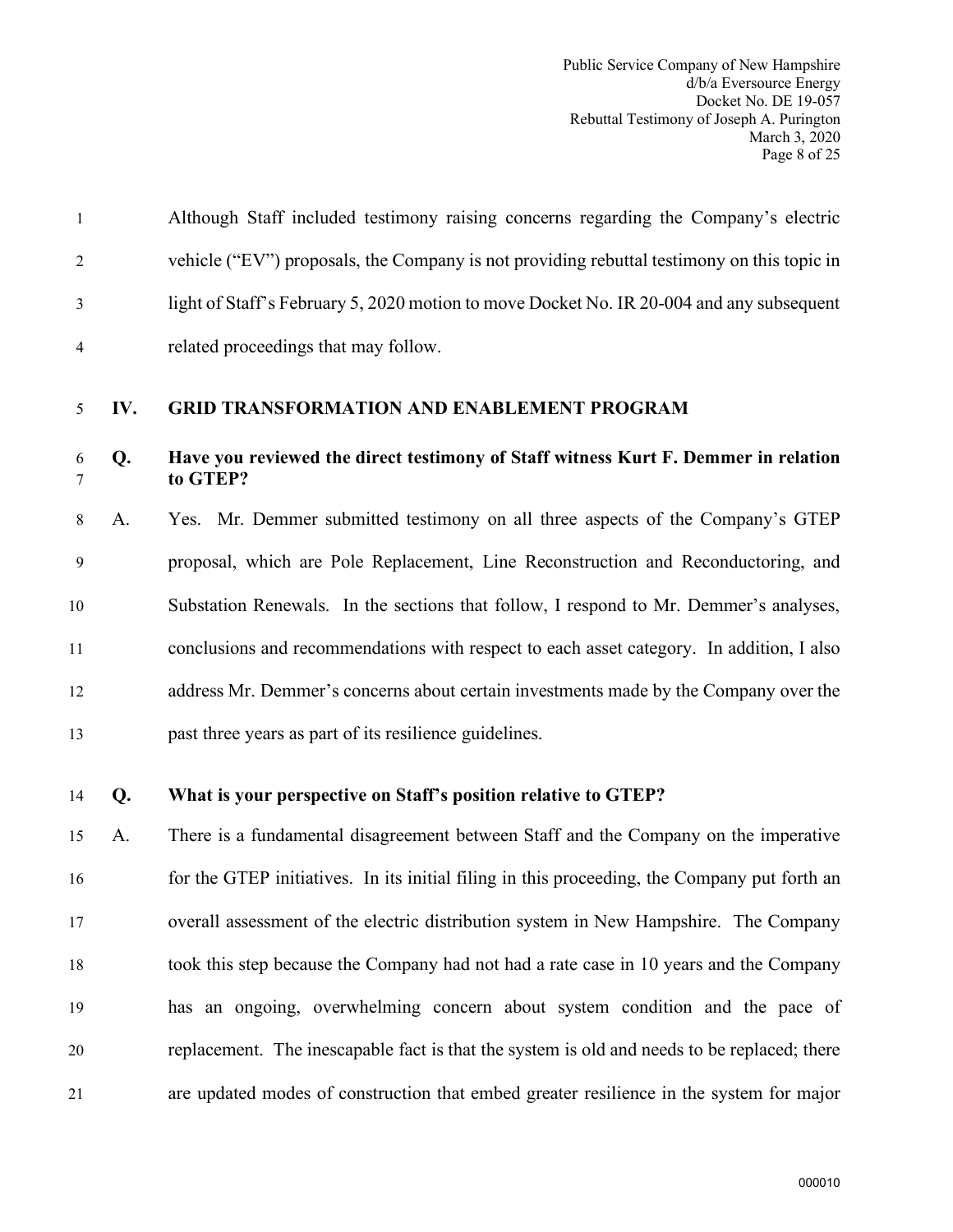Public Service Company of New Hampshire d/b/a Eversource Energy Docket No. DE 19-057 Rebuttal Testimony of Joseph A. Purington March 3, 2020 Page 9 of 25

1 events. For the Company, there is a strong imperative to bring the system up to a condition 2 that meets the challenges of global climate change and the introduction of new, clean 3 energy technologies, while also meeting the basic reliability needs of customers.

4 The Company is currently completing this type of work in its base capital program, but the 5 pace of replacement that is achievable in the base capital program is insufficient to protect 6 the interests of customers. Yet Staff's perspective appears to be that these system 7 investments are not needed or must be justified on a cost-benefit analysis to make sure that 8 there is a benefit for customers. However, despite the Staff's representation to the contrary, 9 preparation or reliance of a "cost benefit" justification for reliability and resiliency 10 reinforcements is not exercise that is generally performed in the electric distribution 11 industry (and certainly not to justify condition-based replacements). There is no discrete, 12 accepted method that the Company is aware of to cost justify condition-based projects. 13 However, the Company is certainly willing to work with Staff to figure out an approach 14 that addresses any areas of concerns that Staff has. The Company does understand that the 15 Staff is looking to make sure investment will benefit customers.

16 Therefore, the Company is focused on discussing these issued with Staff to perhaps identify 17 a mode or strategy by which the Staff and the Company could analyze, examine or 18 otherwise obtain information to elucidate the state of affairs on the Company's system for 19 regulatory purposes. Again, the Company's concern on these points is high; therefore, the 20 Company sees an imperative to work through this difference of opinion.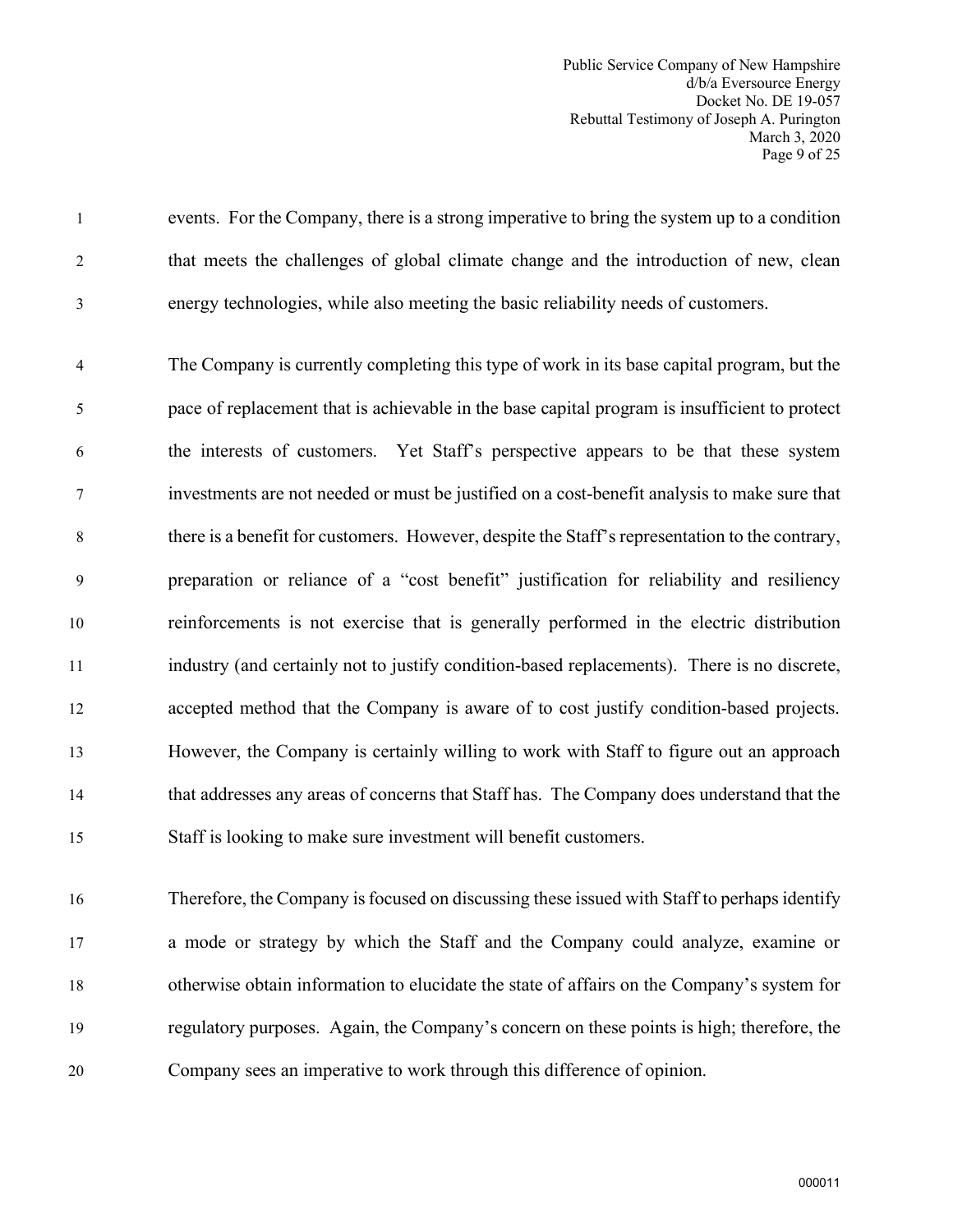# 1 **Q. Is your concern regarding the age and conditions of the system borne out by trends**  2 **in system performance?**

3 A. Yes. With respect to system reliability, the chart below shows the total number of customer 4 outages (excluding major storms) occurring over the ten-year period, from 2009 to 2018. 5 The chart shows that, while the number of outages has remained fairly constant in the range 6 of 8,000 to 10,000 per year (with a spike in 2017), *the trend line is actually moving up*. 7 This demonstrates the fact the total number of outages requires a constant and consistent 8 approach to vegetation management practices along with continued focus on infrastructure 9 upgrades (primarily, poles and wires) in order to maintain *a stable level* of reliability across 10 time.





12 This trend is occurring while, at the same time, the number of customers impacted by each 13 outage is going down (even more so when the number of customers restored in under five 14 minutes is examined). This demonstrates that the Company's investment in distribution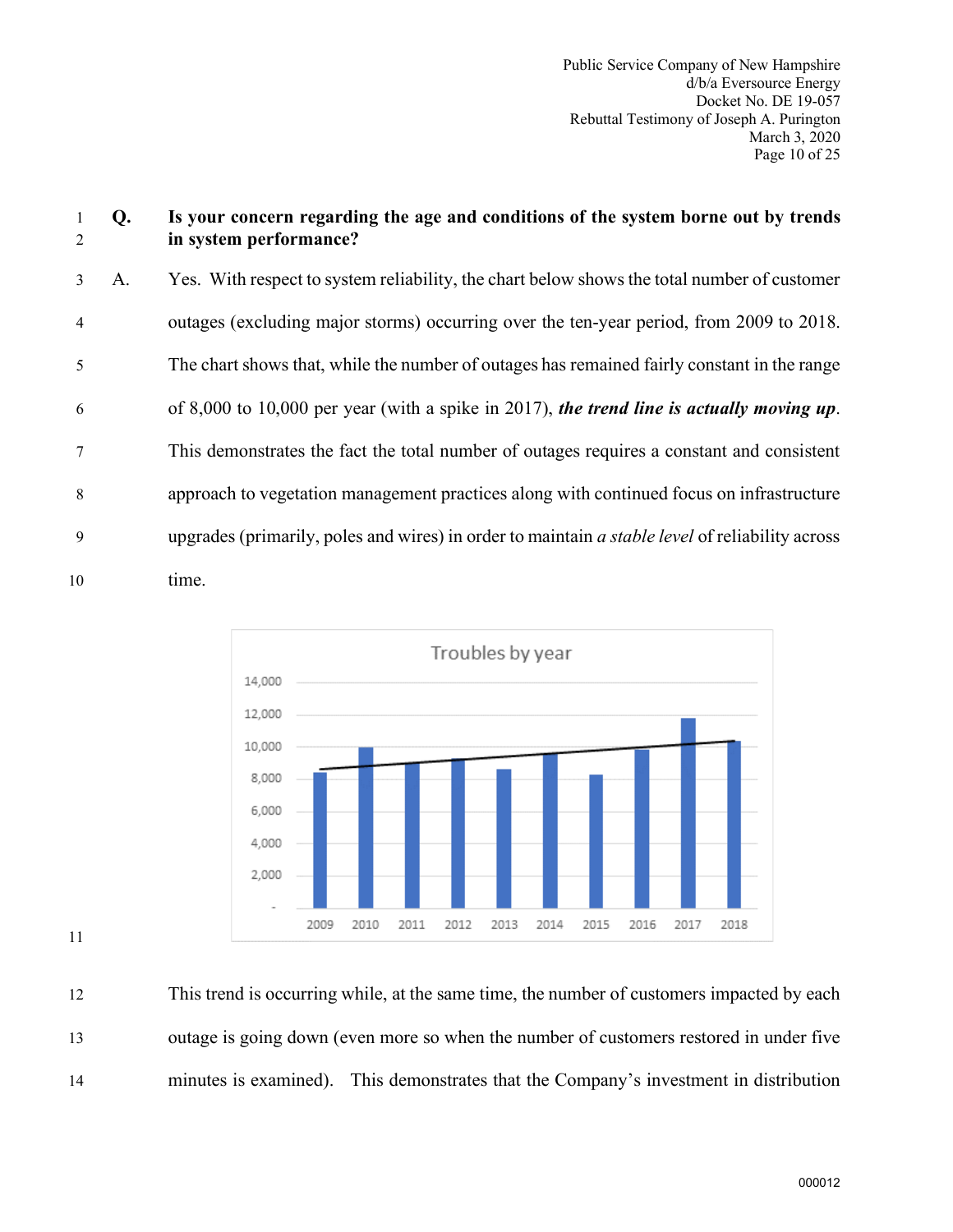1 automation is reducing and minimizing the number of customers impacted during an 2 outage.

# <span id="page-12-0"></span>3 **A. Pole Replacement**

# 4 **Q. Please summarize the key issues raised in Mr. Demmer's testimony with respect to**  5 **the Pole Replacement component of GTEP.**

6 A. Mr Demmer's position is that the Company has not provided a cost benefit analysis or 7 business case that would provide Staff with the quantifiable resilience or reliability 8 information that Staff requires to support this proposal (Demmer Test. at Bates 12). 9 According to Mr. Demmer, the poles identified in the GTEP, which are older than 50 years, 10 should not be replaced solely based on their age (*id*. at 8, 9). Mr. Demmer asserts that an 11 asset's field lifespan is not dictated by its book value and replacement should be dictated 12 by the Company's periodic (*i.e.*, every 10 years) inspection program, which evaluates the 13 condition of the Company's poles (*id*. at 8, 9).

14 Mr. Demmer also argues that the Company's proposed accelerated pole replacement 15 program under GTEP would have the following unintended consequences: "(1) 16 significantly greater amount of double poles in Eversource's custodial maintenance area; 17 (2) significantly higher costs to either TDS or Consolidated Communications as the 18 telecommunications utility (ILEC) would be responsible for a fixed cost per pole 19 replacement and any cost required to transfer telecommunications assets to the new pole 20 pursuant to the established Intercompany Operating Procedures (IOP); (3) possible 21 significant pushback from the ILEC joint owner because poles are being replaced based on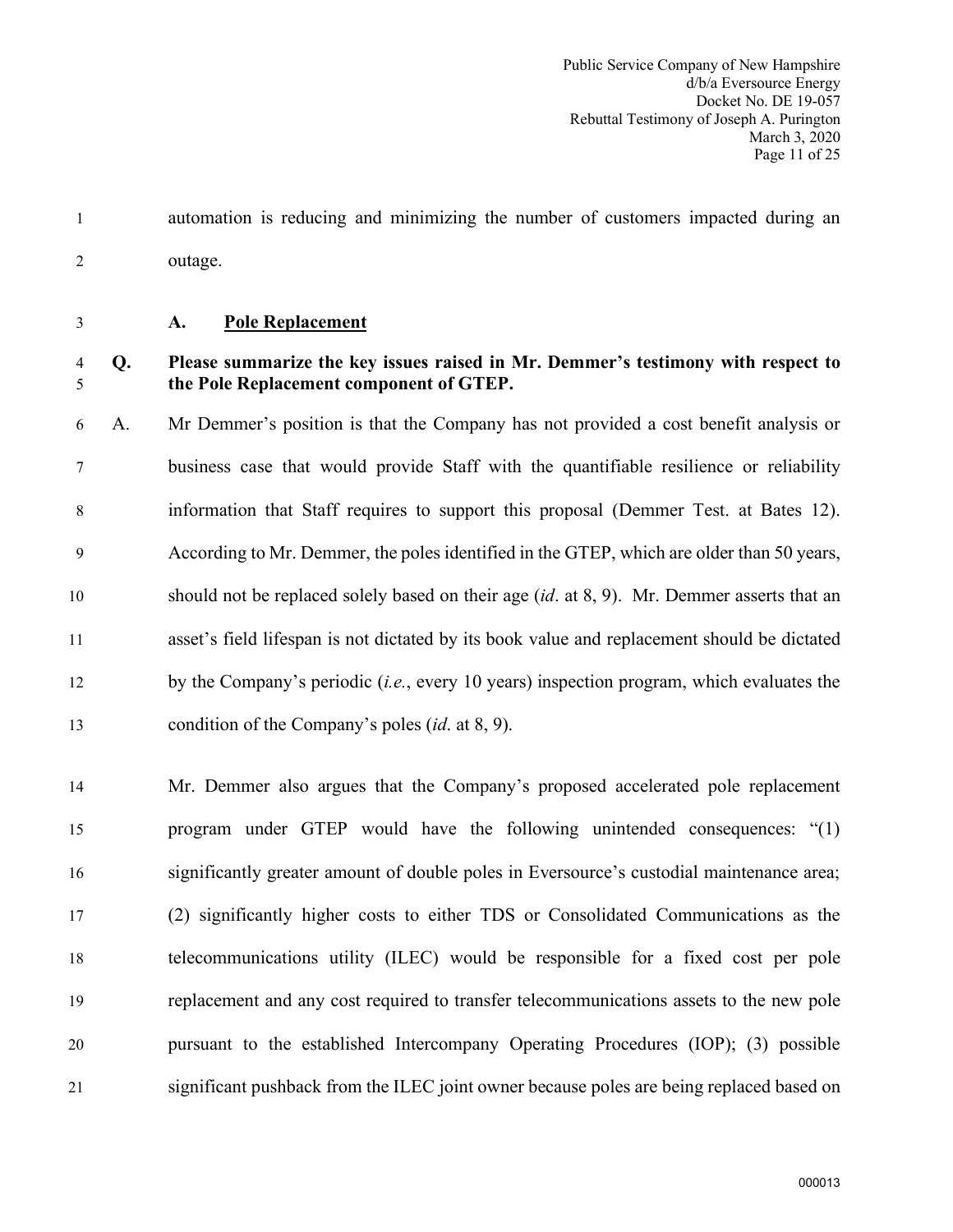| age rather than a prescribed process such as what is established in IOP $#7$ ; and (4) third |
|----------------------------------------------------------------------------------------------|
| party providers (e.g. Comcast) incurring additional pole transfer costs due to accelerated   |
| and premature pole replacements." (Demmer Test. at Bates 11).                                |

# 4 **Q. How do you respond to Mr. Demmer's assertion that poles should not be replaced**  5 **based solely upon their age?**

6 A. Mr. Demmer relies on the faulty premise that the poles on the electric distribution system 7 can continue to provide adequate service to customers for an indeterminate time period 8 regardless of their age, diameter, and location. This proposition ignores the fact that the 9 average useful life of a wooden distribution pole is 35 years and that 35 percent of the 10 Company's poles are over 40 years old, and over 50,000 of the Company's poles are over 11 50 years old (OCA 6-033; STAFF Attachment 10-018 D). If the Company were to ignore 12 replacing any poles under 40 years old and just replace those poles over 40 years old, it 13 would take the Company close to a century to complete the replacements of just the existing 14 over-40 poles at the current average rate of 1,000 total pole replacements per year (OCA 15 6-060). During that time all the other poles would age to well beyond 40 years so the 16 process would never end (id.). The Company is concerned about the pole inventory and 17 needs to step-up the annual replacement level. Given that Staff does not see it the same 18 way, the Company is focused on trying to find a way through settlement to balance these 19 competing viewpoints.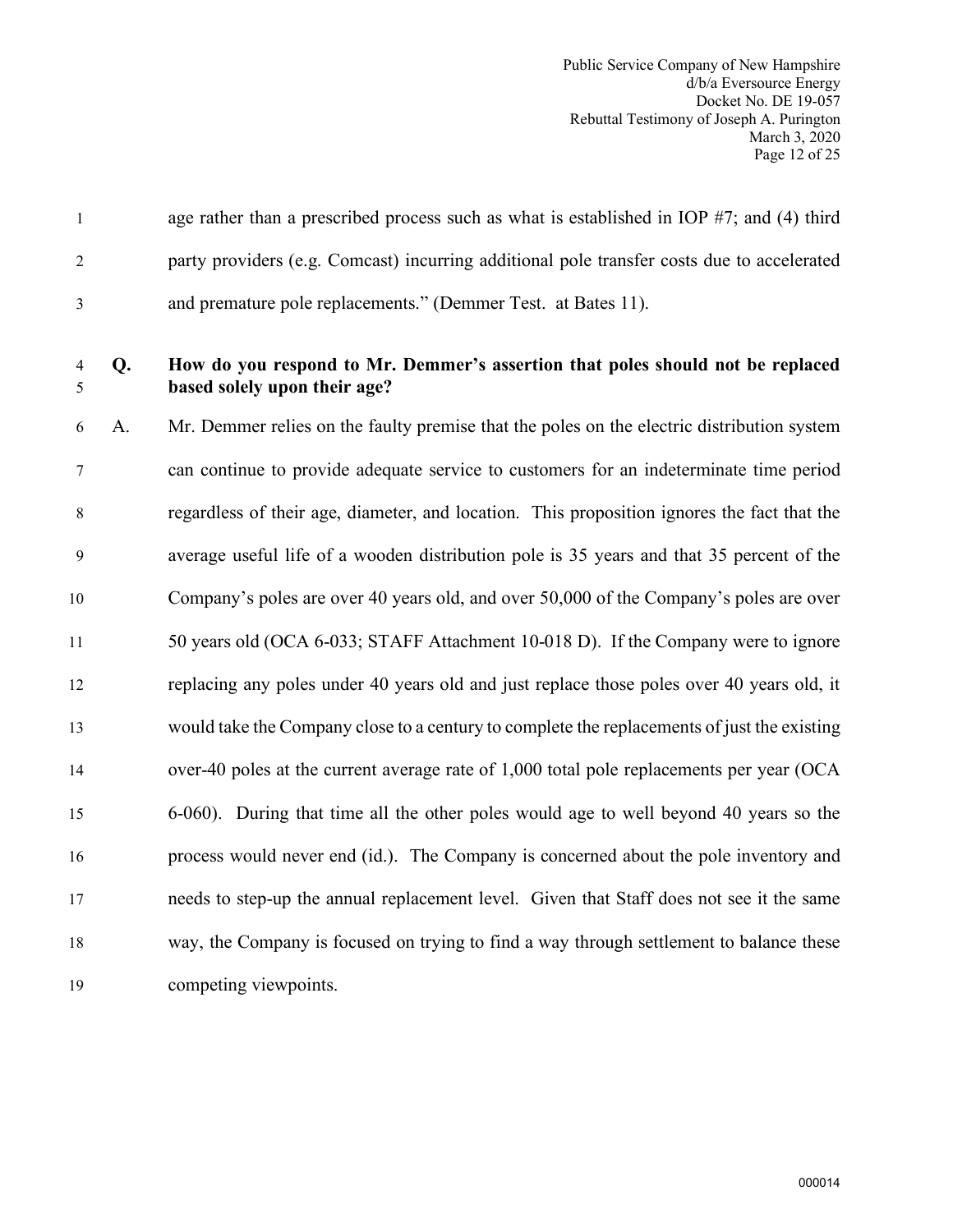# 1 **Q. How do you respond to Mr. Demmer's assertion that the Company's pole**  2 **replacement proposal under GTEP should not be approved because it is not**  3 **supported by quantifiable resilience or reliability information?**

4 A. There is no logical or practical basis for the Commission to limit its inquiry to a quantitative 5 method with respect to the proposed pole replacement program under GTEP. Such an 6 approach is unreasonably narrow because it fails to acknowledge that the resilience and 7 reliability information is difficult to quantify with the level of specificity envisioned by Mr. 8 Demmer and it would fail to account for the qualitative record evidence presented by the 9 Company. There are no industry-standard methods that the Company is aware of to rely 10 on to produce these quantitative assessments, which is the reason that the Company is 11 interested in obtaining Mr. Demmer's thoughts on how he has seen it done, or how he 12 thinks it could be done. Again, the Company's strongly held viewpoint that the system is 13 in need of accelerated investment is providing motivation to work closely with Staff to 14 devise an approach that would provide confidence that the work should be done and will 15 be to the benefit of customers, if done.

16 In fact, Staff and the Commission have relied on qualitative criteria in the past. *See, e.g.*, 17 *Dev. of New Alternative Net Metering Tariffs &/or Other Regulatory Mechanisms & Tariffs*  18 *for Customer-Generators*, Order No. 26,316, at 26 (December 18, 2019) (finding that the 19 use of qualitative review or quantitative proxy values is a reasonable means of cost 20 effectively addressing hard-to-quantify values without ignoring particular avoided cost 21 categories or assigning them no value); *In Re Investigation into Implementation of Energy*  22 *Policy Act of 2005*, Order No. 24,763, at 8 (June 22, 2007) (noting Staff's conclusion that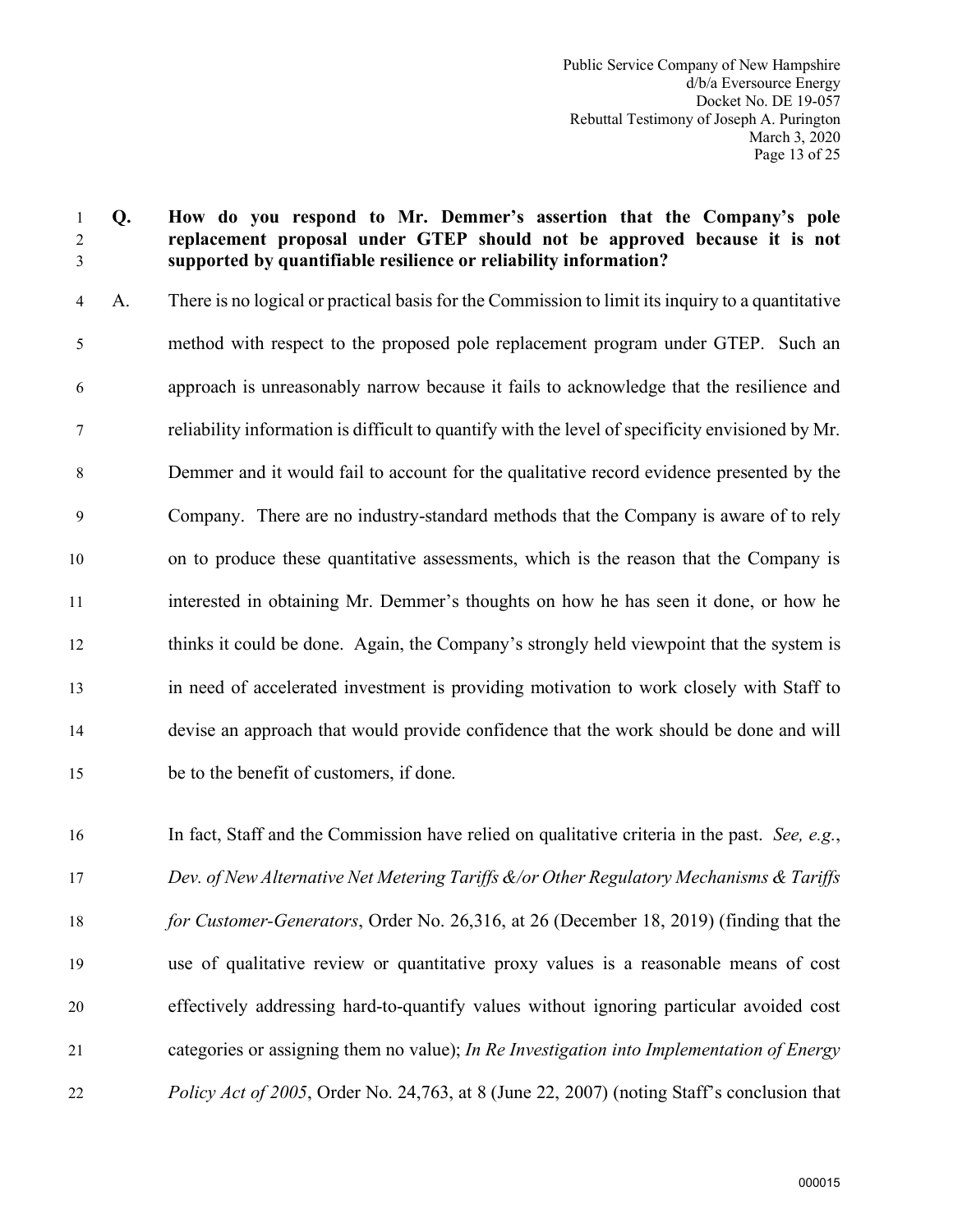|                | the Commission should recognize the qualitative benefits to time-based pricing); Re New       |
|----------------|-----------------------------------------------------------------------------------------------|
| 2              | <i>Hampshire Elec. Co-Op., Inc., 70 N.H.P.U.C. 573 (June 28, 1985) (accepting an analysis</i> |
| 3              | that included qualitative judgmental elements which were applied to New Hampshire             |
| $\overline{4}$ | Electric Cooperative's system when that analysis was supported by the record).                |

# 5 **Q. Has the Company experienced improved system performance as a result of pole**  6 **replacements?**

7 A. Yes. As discussed in my pre-filed joint testimony with Mr. Lajoie, the Company has 8 experienced improved performance in major weather events (and day-to-day operations) 9 when older, substandard poles are replaced with higher class poles that are better able to 10 withstand weather impacts (Purington-Lajoie Test. at Bates 438). The statement is based 11 on the Company's knowledge of the system and its practical experience in the field with 12 the performance of Class 2 poles (OCA 6-056). The specific cause of improved 13 performance in major weather events, however, is difficult to pinpoint because 14 performance is a function of a combination of factors including the installation of 15 distribution automation and upgrades to the distribution system, investment in vegetation 16 management, and operational practices that help avoid outages or reduce outage time (OCA 17 6-056). However, there are several indisputable facts that lead the logical conclusion that 18 when older, smaller diameter poles are replaced with a higher class of poles that there will 19 be improvements in system resilience.

20 As discussed in the Company's response to STAFF 12-035, every step increase in pole 21 class results in a pole that is approximately 25 percent stronger (STAFF 12-035).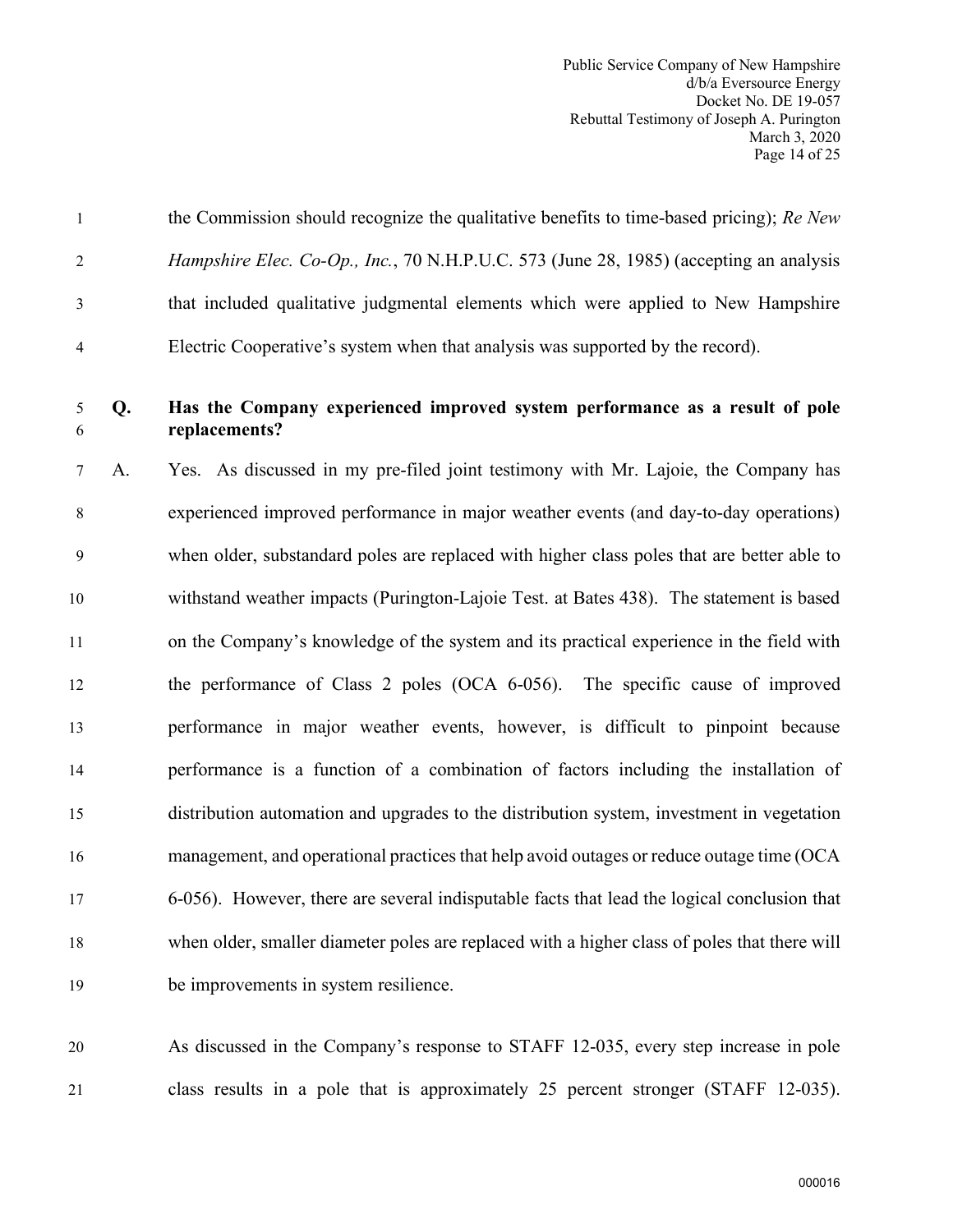Public Service Company of New Hampshire d/b/a Eversource Energy Docket No. DE 19-057 Rebuttal Testimony of Joseph A. Purington March 3, 2020 Page 15 of 25

| $\mathbf{1}$   | Therefore, changing from a Class 4 to a Class 2 pole increases pole strength by 50 percent           |
|----------------|------------------------------------------------------------------------------------------------------|
| 2              | <i>(id.)</i> . This step-up in pole strength helps to lessen the universe of impacts that would have |
| 3              | the potential to damage the system, such as impacts caused by falling limbs or trees,                |
| $\overline{4}$ | resulting in a hardened, more resilient distribution system (id.). Also, as discussed in the         |
| 5              | Company's response to OCA 6-052, steel poles are not susceptible to bugs, woodpeckers,               |
| 6              | dry rot, and are less susceptible to moisture rot (OCA 6-052). The manufacturers of steel            |
| $\tau$         | poles claim life expectancy approximately twice that of wooden poles <i>(id.)</i> . Simply put,      |
| 8              | investment in stronger poles increases system resiliency because the poles are the first line        |
| 9              | of defense in maintaining uninterrupted service to customers through a range of operating            |
| 10             | conditions.                                                                                          |

#### 11 **Q. Why are pole replacements an important part of GTEP?**

12 A. GTEP is a proposal to accelerate the rate of replacement on asset condition projects, 13 including poles, that the Company is already doing as part of its base investment program 14 (STAFF 15-008). The current asset replacements are entirely critical to the safe and 15 reliable operation of the system. The Company does not undertake a "cost effectiveness" 16 or "business case" analysis of its current asset-replacement projects for that reason, *i.e.*, the 17 projects must be done if service is going to be maintained to customers (*id*.). Mr. 18 Demmer's position implies that by quantifying the resilience benefits of pole replacement, 19 the Company might find that doing more of the same projects is not a warranted 20 expenditure because the cost of the investment does not produce a sufficient change in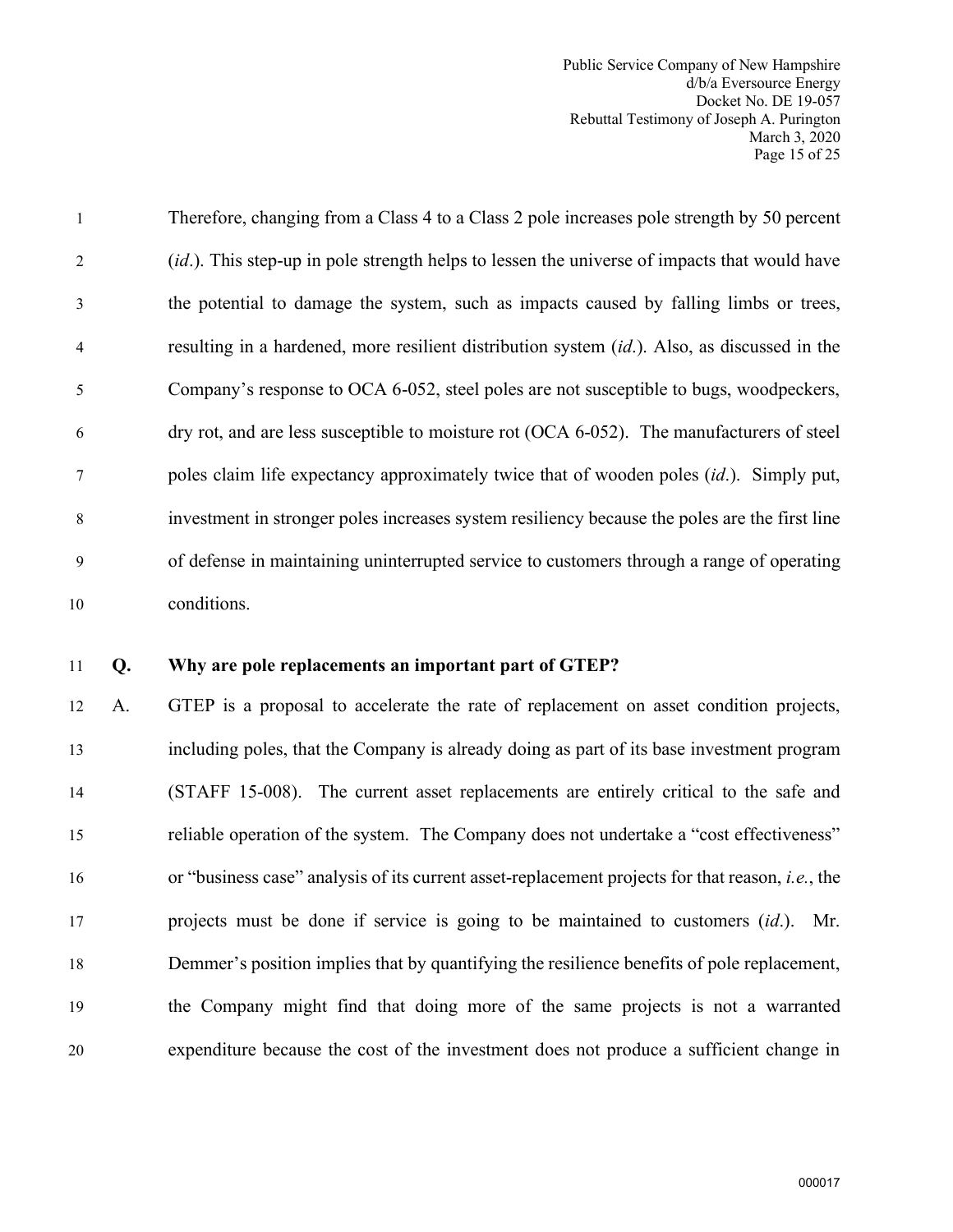1 service quality or system performance for customers (*id*.). This position is not correct for 2 several reasons.

3 First, the work is condition-based and must be performed before the asset fails (*id*.). 4 Therefore, the cost must be incurred at some point (*id*.). The quantification of benefits will 5 not change the outcome that the poor condition is requiring a replacement, i.e., the asset 6 has to be replaced regardless of the benefit quantification because no service can be 7 provided to customers without the asset component in place (*id*.). At the same time, there 8 is no doubt that benefits will result from the asset replacement because providing reliable 9 service is always going to have a greater benefit than not providing service (zero benefit) 10 (*id*.).

11 Second, the cost of waiting to conduct asset replacements will cause proportionately greater 12 costs for customers than doing replacements now, given the age and condition of the system 13 components in question (*id*.). With the GTEP in place, the Company will be able to 14 structure an incremental asset replacement work roadmap to conduct work on a systematic, 15 planned basis with procurement of resources designed to obtain resources on a least-cost 16 basis *(id.)*. If asset replacements are not accelerated, then a bulk of work will need to be 17 done at a later date, with less leverage to engage least-cost resources (*id*.).

18 Instead, the Company will have to conduct work projects as assets fail and as a bulk of 19 assets are on the edge of failure, which means that the Company will be reacting to 20 circumstances and calling upon resources without the ability to plan more seasonably for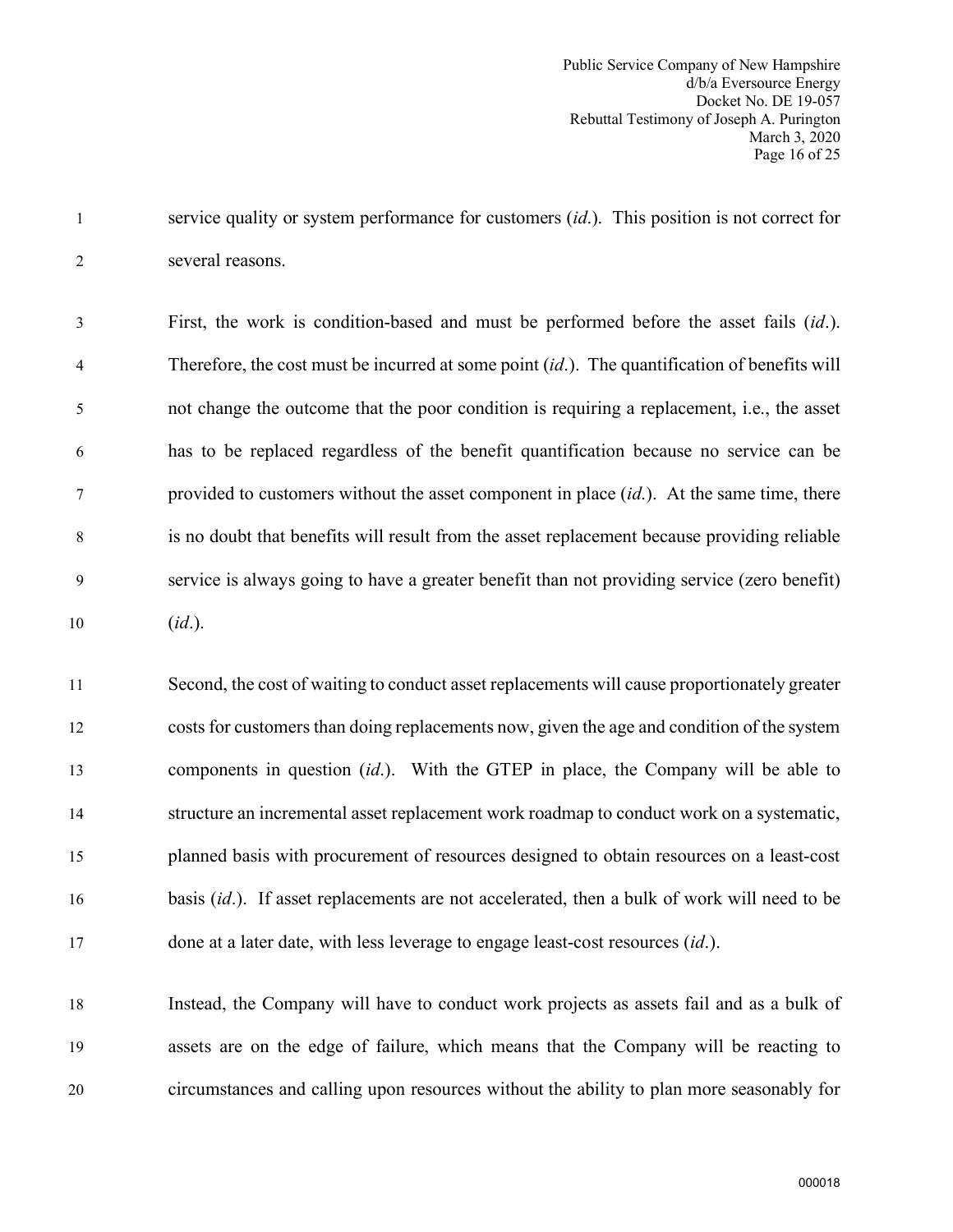Public Service Company of New Hampshire d/b/a Eversource Energy Docket No. DE 19-057 Rebuttal Testimony of Joseph A. Purington March 3, 2020 Page 17 of 25

1 the use of resources (*id*.). When the Company has to procure resources on a reactive basis, 2 the cost is always, inevitably higher (*id*.). From a cost effectiveness perspective, a 3 proactive approach to replacing this infrastructure allows the Company to complete these 4 infrastructure replacement projects through its planning, scheduling, and execution 5 processes at the least cost rather than on an unplanned, reactive approach (*id*.). Therefore, 6 the most cost-effective solution for customers is achieved with planned investment (*id*.).

7 Third, although there appears to be debate in this case around the level of reliability and 8 resiliency that customers expect (and demand), there cannot be any debate that customers 9 fundamentally want to have access to electricity when they want to use their electricity 10 (*id*.). The GTEP projects are condition-based asset replacement projects that are necessary 11 now -- and in the future -- to make sure that customers have access to power when they 12 want to use it (*id*.). There are incremental benefits from an overall system perspective that 13 will be derived through GTEP such as increased resiliency and enablement of new, 14 distributed energy technologies, but beyond that, all of the projects that would be 15 completed through GTEP will have to be completed through the Company's base capital 16 program over time, if GTEP is not approved to maintain service to customers (*id*.). The 17 only difference will be when the project gets done. But the lack of acceleration of these 18 necessary projects will create risk for customers in terms of safety, cost and the availability 19 of power following large-scale outage events and, eventually, even day-to-day operations 20 (*id*.).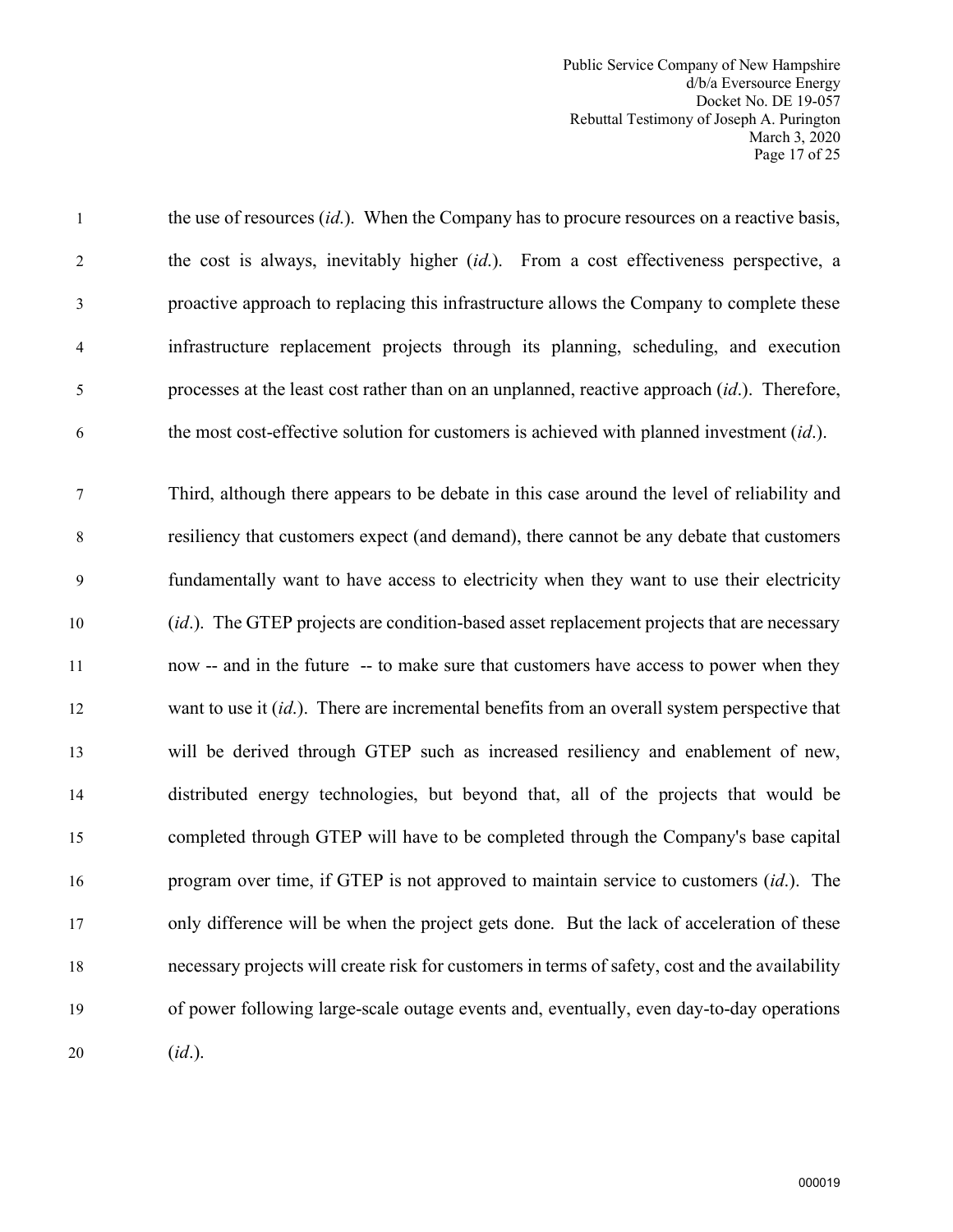<span id="page-19-0"></span>

| $\mathbf{1}$   |    | The Company is raising the issue regarding the need to accelerate condition-based asset-                                                                                    |
|----------------|----|-----------------------------------------------------------------------------------------------------------------------------------------------------------------------------|
| $\overline{2}$ |    | replacements in this docket because the time has come to make changes in the pace of                                                                                        |
| 3              |    | replacements to protect the interests of customers <i>(id.)</i> . If the pace is not accelerated,                                                                           |
| $\overline{4}$ |    | customers will ultimately pay a steeper price than the cost of the program today <i>(id.)</i> .                                                                             |
| 5              |    | Therefore, the Company is obligated to bring this issue to the attention of the Commission                                                                                  |
| 6              |    | so that decisions can made as to the best strategy for protecting the long-term interests of                                                                                |
| 7              |    | customers $(id.)$ .                                                                                                                                                         |
| 8<br>9         | Q. | How does the Company respond to Mr. Demmer's speculations that accelerated pole<br>replacement could have unintended consequences?                                          |
| 10             | A. | The Company's primary focus is to ensure reliability and resilient performance of the                                                                                       |
| 11             |    | electric distribution system. The Company's system performance should not be dependent                                                                                      |
| 12             |    | upon how this program may or may not impact the ILECs.                                                                                                                      |
| 13             |    | <b>Line Reconstruction and Reconductoring</b><br><b>B.</b>                                                                                                                  |
| 14<br>15<br>16 | Q. | Please summarize the key issues raised in Mr. Demmer's testimony with respect to<br>the Line Reconstruction and Reconductoring component of the Company's GTEP<br>proposal. |
| 17             | A. | Similar to his position on pole replacements, Mr. Demmer asserts that Staff cannot support                                                                                  |
| 18             |    | the Company's Line Reconstruction and Reconductoring proposal because it is not                                                                                             |
| 19             |    | supported by a quantification of the resiliency and reliability benefits (Demmer Test. at                                                                                   |
| 20             |    | Mr. Demmer argues that because the Company experienced good-<br>Bates 13-14).                                                                                               |
| 21             |    | performance on SAIDI and SAIFI metrics and has not experienced any significant                                                                                              |
| 22             |    | reliability issues with the existing right of way ("ROW"), this indicates the Line                                                                                          |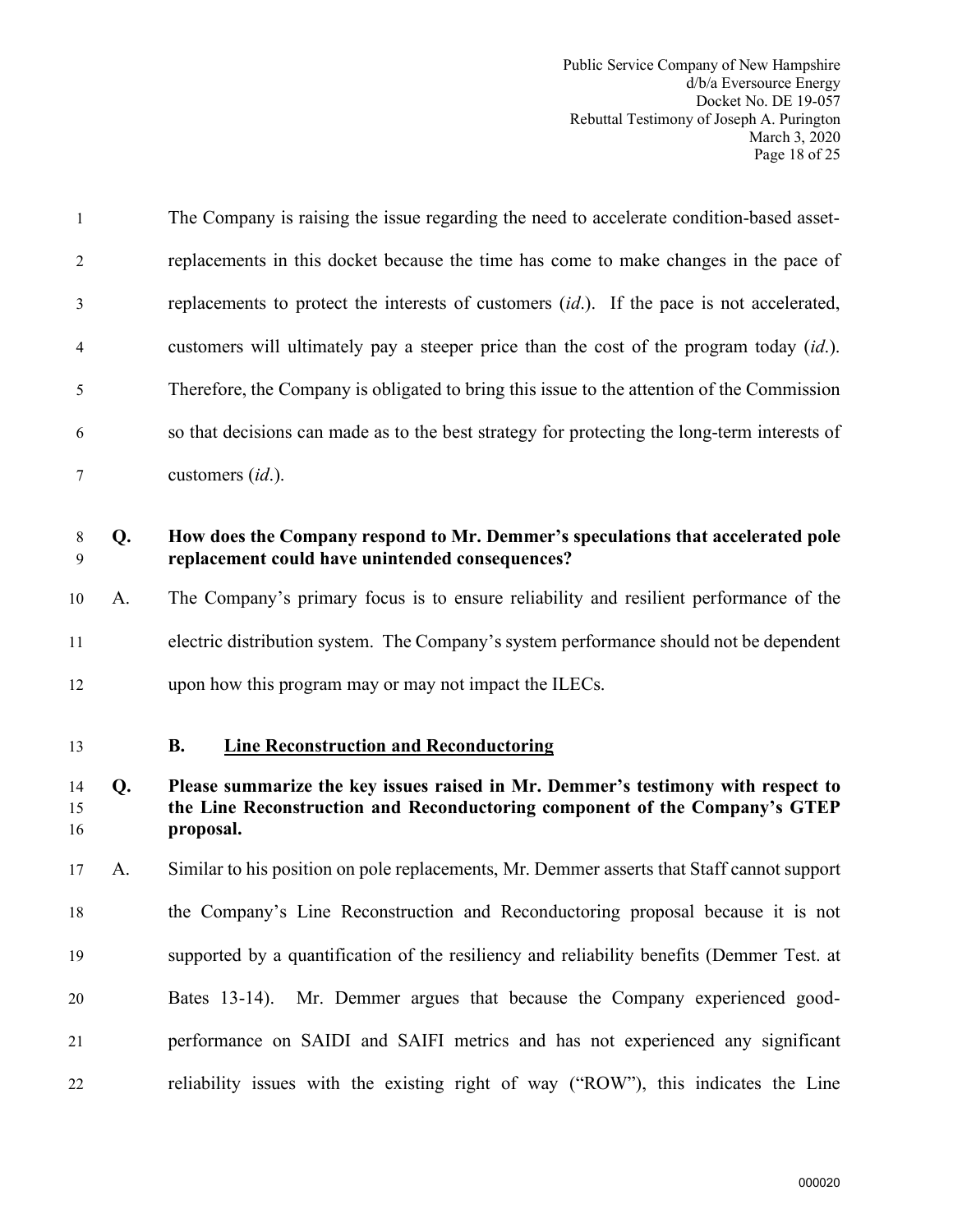|                | Reconstruction and Reconductoring investments are unnecessary <i>(id. at 13)</i> . He further |
|----------------|-----------------------------------------------------------------------------------------------|
| 2              | argues that the proposal to relocate distribution assets to the street could result in double |
| 3              | poles, space constraints in the public ROW and may not even be necessary <i>(id.)</i> . The   |
| $\overline{4}$ | Company disagrees completely with each of these propositions.                                 |

# 5 **Q. How do you respond to Mr. Demmer's assertions regarding the Line Reconstruction**  6 **and Reconductoring component of the Company's GTEP proposal?**

7 A. For all of the reasons that I discuss above, this infrastructure is in poor, aging condition 8 and needs to be replaced with modern construction modes on a timeframe in the range of 9 20-30 years, rather than 50-60+ years. In addition, Mr. Demmer does not take into 10 consideration the importance of these ROW lines as sub-transmission infrastructure 11 between substations. Nor does Mr. Demmer take into consideration the geographic 12 territory, age of the ROW infrastructure and critical nature of how these lines are operated 13 to support the transmission system in NH. The Company's primary focus is to ensure 14 reliability and resilient performance of the electric distribution system. The Company's 15 system performance should not be dependent upon how this program may or may not 16 impact the ILECs and there is no evidence of constraints in the public ROW as a result of 17 line relocations. The Company is looking to work closely with Staff to resolve these 18 concerns in a manner that will assure that customers are paying for appropriate investments 19 that are necessary for safe and reliable electric service.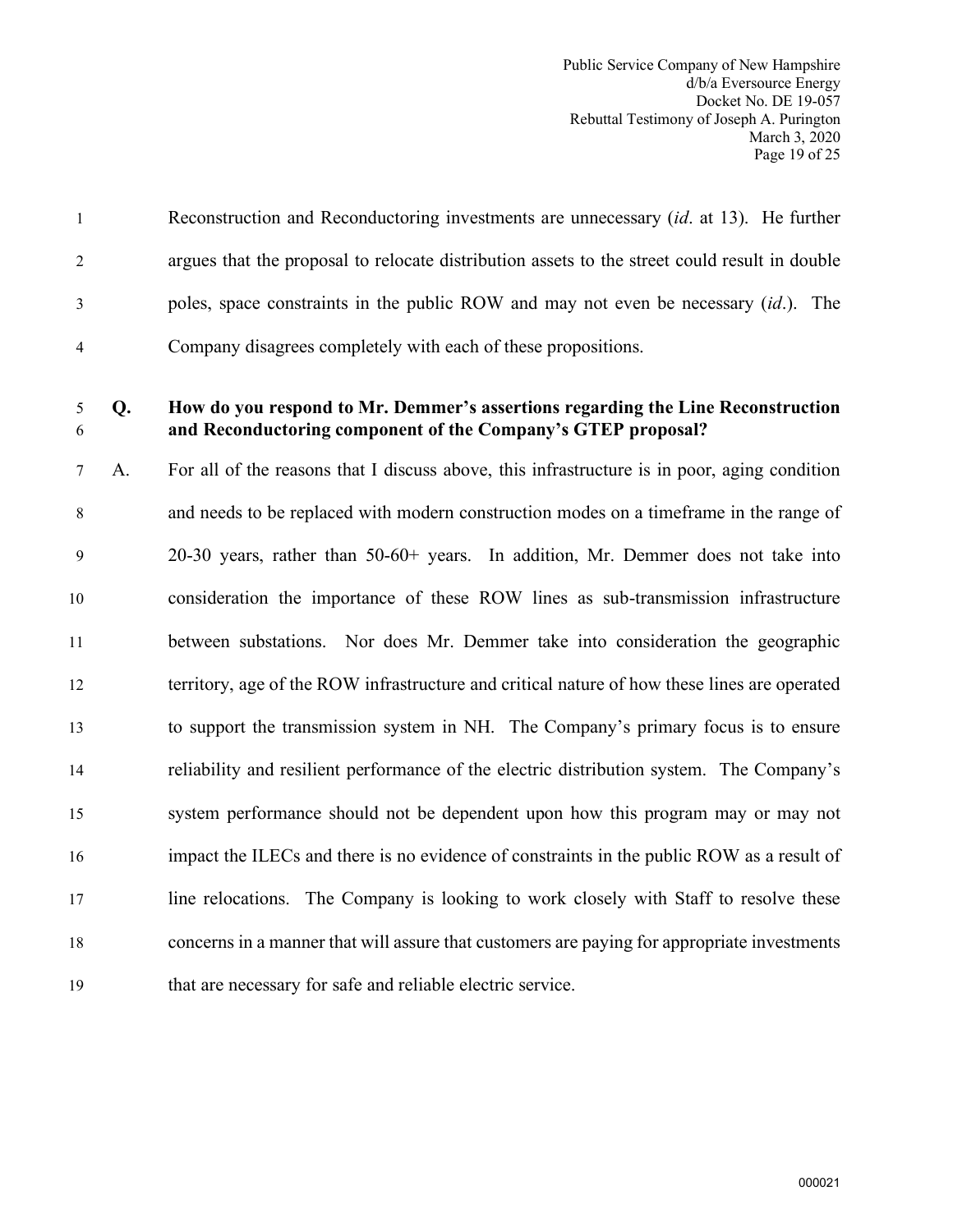<span id="page-21-0"></span>

#### 1 **C. Substation Renewals**

# 2 **Q. Please summarize the key issues raised in Mr. Demmer's testimony with respect to**  3 **the Substation Renewals component of the Company's GTEP proposal.**

4 A. Mr. Demmer recommends that the Commission deny recovery of the proposed accelerated 5 replacement of oil circuit breakers ("OCBs"). According to Mr. Demmer, recovery should 6 be denied because the Company has failed to establish the four bases advanced by the 7 Company in support of the program: (1) OCBs have failed resulting in widespread outages; 8 (2) OCBs are costly to maintain; (3) OCBs may result in costly environmental damages 9 upon failure; and (4) a significant number of the Company's OCBs are in excess of 40 10 years old. (Demmer Test. at Bates 14).

11 Concerning widespread outages, Mr. Demmer argues that the Company was only able to 12 identify two OCB failures in 2005, which resulted in a loss of power to 25,000 customers 13 (*id*. at 15). Regarding maintenance costs, Mr. Demmer argues that because the cost of 14 replacing an OCB is approximately \$500,000, the difference in annual maintenance costs 15 between an OCB and a vacuum breaker of \$650/year does not support accelerated OCB 16 replacement (*id*.). On the subject of environmental impacts, Mr. Demmer argues that the 17 Company was unable to provide a specific example of any cleanup efforts and the relevant 18 costs associated with OCB bushing failures (*id*.). Lastly, with respect to the age of the 19 Company's OCBs, Mr. Demmer argues that only approximately 30 percent of the 20 Company's OCBs are beyond their useful life of 55 years and replacement of high cost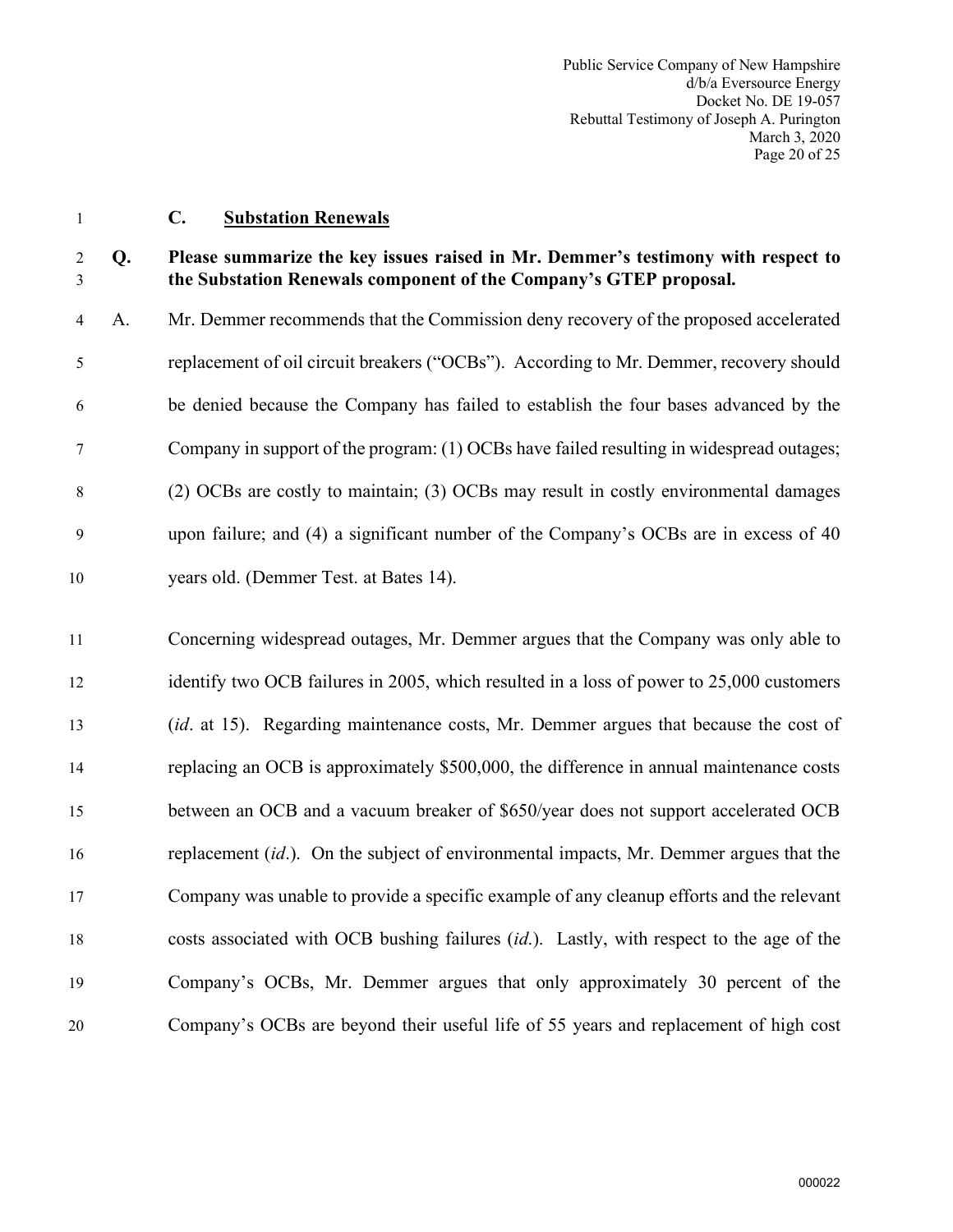<span id="page-22-0"></span>

| $\mathbf{1}$        |    | items before the end of their useful life should only occur when adequate justification is                                   |
|---------------------|----|------------------------------------------------------------------------------------------------------------------------------|
| $\overline{2}$      |    | provided <i>(id. at 16)</i> .                                                                                                |
| 3<br>$\overline{4}$ | Q. | How do you respond to Mr. Demmer's assertions regarding the Substation Renewals<br>component of the Company's GTEP proposal? |
| 5                   | A. | Based on consideration of Mr. Demmer's viewpoint, the Company is willing to drop the                                         |
| 6                   |    | Substation Renewal components from its GTEP proposal. The Company will work to                                               |
| 7                   |    | perform this work through its base capital plan. The other part of the GTEP proposal are                                     |
| 8                   |    | far more critical ( <i>i.e.</i> , pole replacement and line reconstruction and reconductoring).                              |
| 9                   |    | <b>Other Resilience Investments</b><br>D.                                                                                    |
| 10<br>11            | Q. | Please summarize the concerns express by Mr. Demmer with respect to the resiliency<br>investments made by the Company.       |
| 12                  | A. | Mr. Demmer asserts that the Company has made multiple, resiliency investments over the                                       |
| 13                  |    | past three years that appear to be driven by an enterprise-wide initiative for distribution                                  |
| 14                  |    | resiliency in Connecticut, Massachusetts and New Hampshire (Demmer at 16). Although                                          |
| 15                  |    | Eversource Energy is focused on good performance on an overall, enterprise-wide basis,                                       |
| 16                  |    | PSNH is not choosing projects for replacement on the basis that the project is enabling                                      |
| 17                  |    | service quality in some other jurisdiction. To the contrary, the Company has a deep and                                      |
| 18                  |    | abiding concern for the customer outcome in the absence of increased capital investment                                      |
| 19                  |    | to address aging and poor-condition infrastructure.                                                                          |
| 20                  |    | For example, Mr. Demmer views the Company's policy of replacing all poles in the public                                      |
| 21                  |    | ROW with a minimum Class 2 pole as excessive and not justifiable because, in part, Class                                     |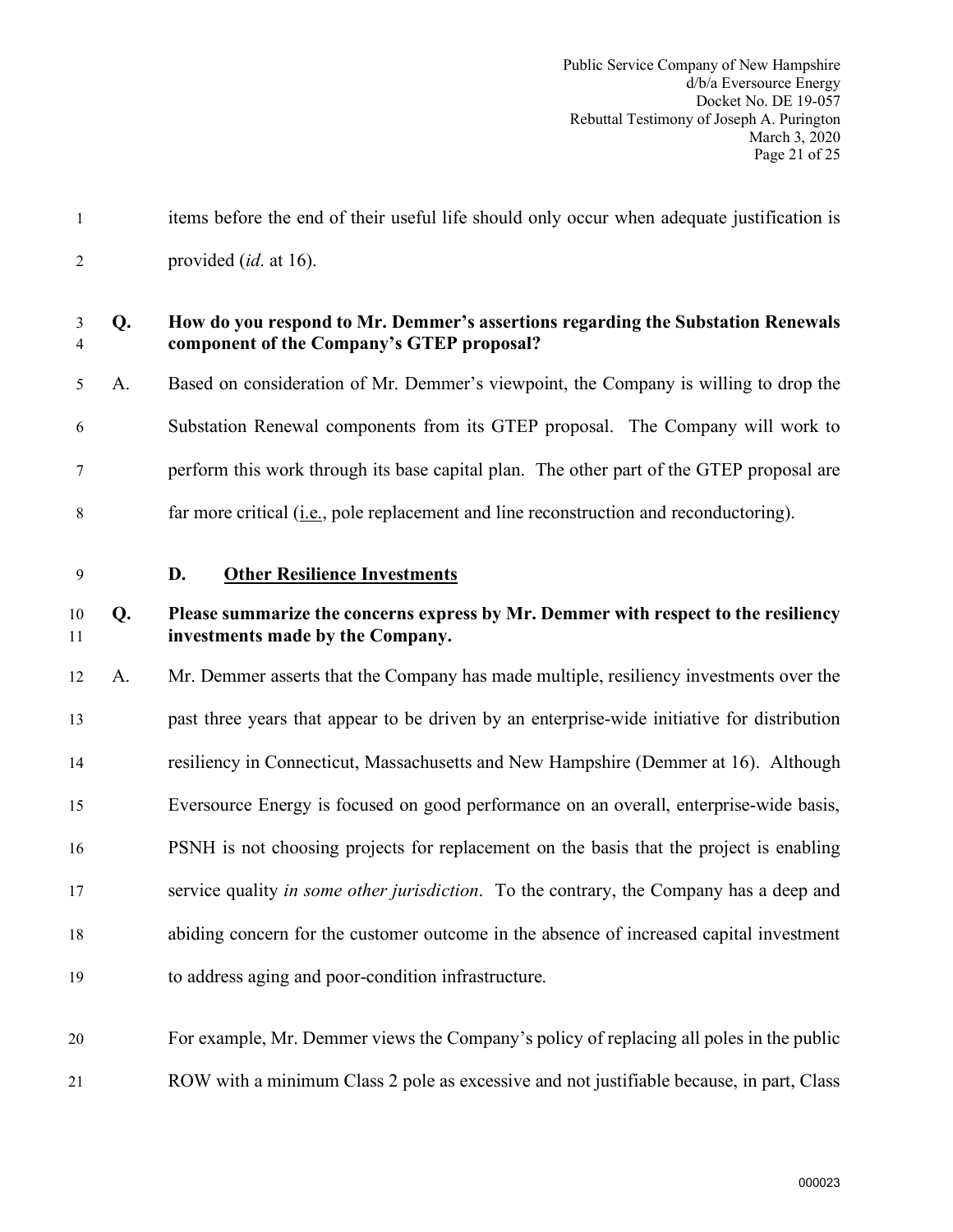Public Service Company of New Hampshire d/b/a Eversource Energy Docket No. DE 19-057 Rebuttal Testimony of Joseph A. Purington March 3, 2020 Page 22 of 25

| $\mathbf{1}$   | 2 poles are \$75 more expensive than the previous Class 4 standard poles <i>(id. at 17)</i> . Mr. |
|----------------|---------------------------------------------------------------------------------------------------|
| $\overline{2}$ | Demmer adds that: "[t]he Company has stated a 50% increase in pole strength due to the            |
| 3              | new Class 2 standard; however, since the standard pole was a Class 4 pole and that standard       |
| $\overline{4}$ | was driven by actual field conditions (weight of the attachments, wire tension, and guying)       |
| 5              | and calculated by distribution design engineer, the additional strength of the new standard       |
| 6              | Class 2 pole is excessive and not justifiable." (id.).                                            |
| $\tau$         | Mr. Demmer is also concerned about the Company's new standard of replacing wooden                 |
| 8              | cross arms with fiberglass crossarms because the increase in structural strength is               |
| 9              | "excessive" and the cost increase is approximately \$65 higher per unit $(id)$ . However, these   |
| 10             | composite crossarms have twice the life span of a wooden cross arm (thereby eliminating           |
| 11             | a replacement cycle and saving that cost) and serve as a critical component for energized         |
| 12             | wire attachments between pole and insulator.                                                      |
| 13             | Lastly, Mr. Demmer takes issue with the Company's new standard of using light duty steel          |
| 14             | poles instead of wood poles in ROWs (id. at 18). According to Mr. Demmer, the Company             |
| 15             | is "installing an asset that is higher in cost and has an increased strength that is redundant    |
| 16             | and will not be utilized." (id.). However, Mr. Demmer does not factor in the life cycle cost      |
| 17             | of a steel pole vs. wood pole; the manufacturing consistency of the steel pole compared to        |
| 18             | wood or escalating costs of compliance with environmental regulation in ROWs. Mr.                 |
| 19             | Demmer's claims reference material component cost only. The life-cycle perspective is             |
| 20             | critical in this analysis because, while Mr. Demmer is focused on the cost of one material        |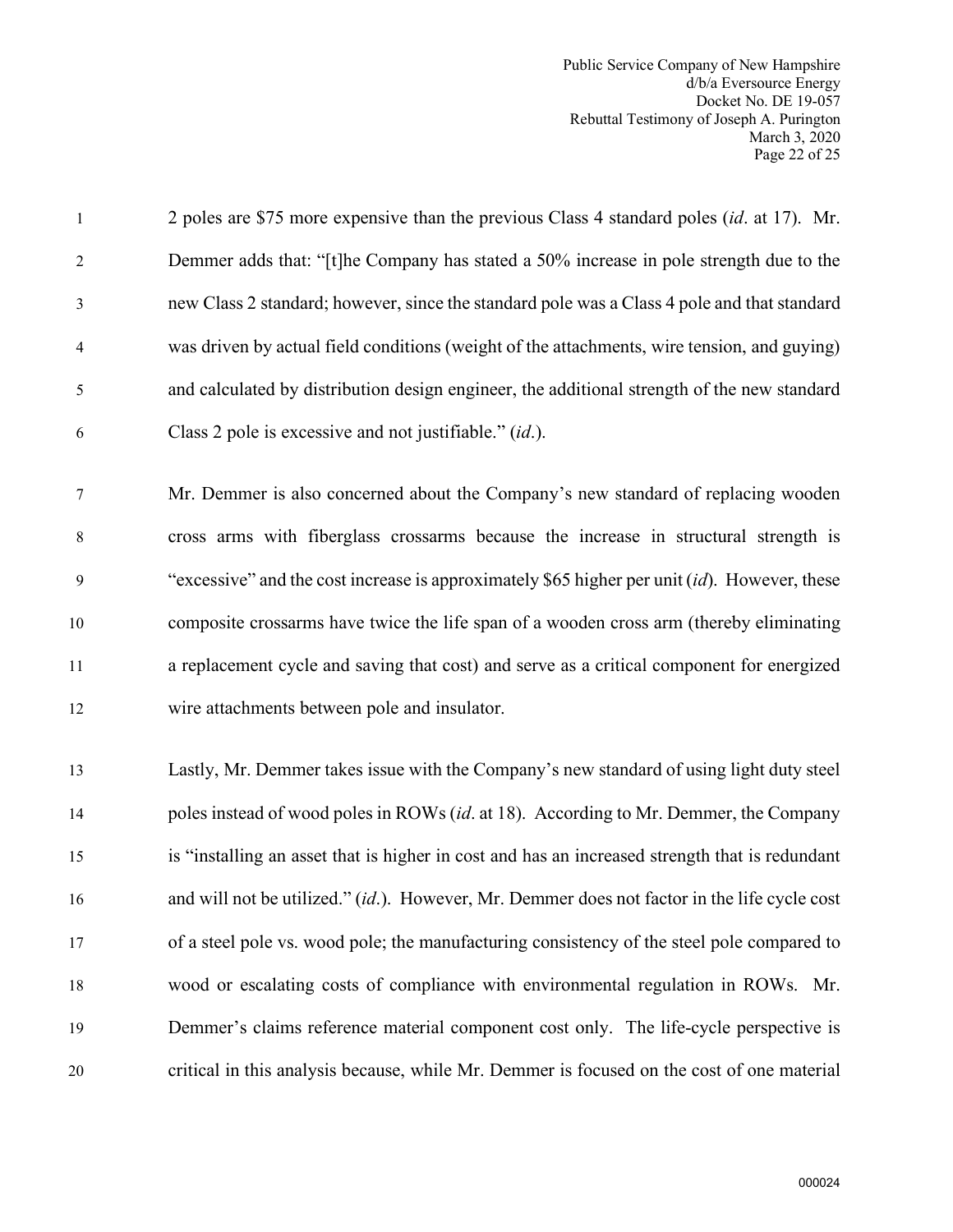| $\mathbf{1}$   | component today versus another component, the Company is able to avoid a whole cycle            |
|----------------|-------------------------------------------------------------------------------------------------|
| 2              | of replacement by stepping up to the <i>slightly</i> more expensive material component, but one |
| 3              | that last substantially longer than the less expensive component. Therefore, the Company        |
| $\overline{4}$ | views that additional discussion may enable the Company and Staff to map out an                 |
| 5              | appropriate cost justification for the change.                                                  |

# 6 **Q. How do you respond to the concerns express by Mr. Demmer with respect to the**  7 **resiliency investments made by the Company?**

8 A. The Company's reliability investment strategy coupled with the vegetation management 9 programs have demonstrated clear benefits as outlined in the Company's testimony. As 10 stated, the number of outages occurring annually has remained relatively consistent, while 11 the number of customers restored in under 5 minutes through automation and circuit ties 12 continues to increase which is reducing the number of customers impacted for each of these 13 outages. To continue to maintain the safety of our system and existing system 14 performance, .the investment strategy must expand to the include the acceleration of 15 replacement rates of the aging infrastructure in the field to reduce the inevitable costs in 16 the future. The Company's rate proposals in this proceeding are directly founded upon the 17 need to support the system with capital work and vegetation management work, as well as 18 other items. The step adjustments are an absolutely necessity for the Company if the 19 Commission does not allow the GTEP funding.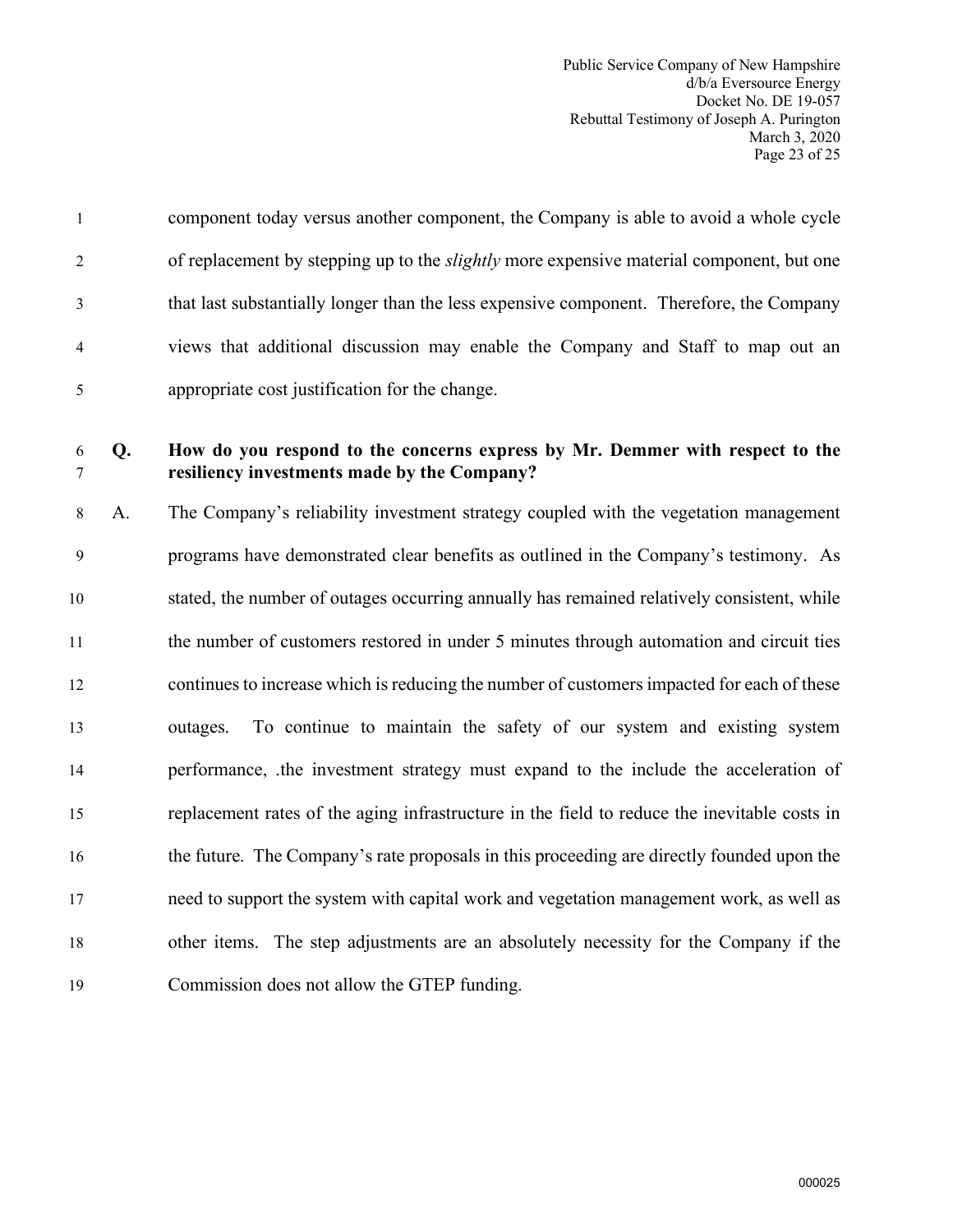<span id="page-25-0"></span>

#### 1 **E. Response to CENH**

# 2 **Q. Please summarize the issues raised by Clean Energy New Hampshire ("CENH")**  3 **witness Madeline Mineau in her testimony.**

4 A. Ms. Mineau states that CENH has two primary concerns with respect to the Company's 5 GTEP proposal (Mineau at Bates Page 6). First, Ms. Mineau argues that GTEP does not 6 contain grid-transformational projects but rather, the proposals are focused system on 7 resiliency and reliability, which are traditional and standard goals of a distribution utility 8 (*id*.). Therefore, according to Ms. Mineau, the GTEP investments should not be subject to 9 special rate treatment and recovery under the separate DRAM mechanism (*id*. at 5-6). Ms. 10 Mineau further adds that the proposed acceleration of pole replacement would not add any 11 tangible benefit to the integration of clean energy into the electric distribution system (*id*. 12 at 3).

13 Second, Ms. Mineau argues that to the extent there any projects aimed at facilitating the 14 integration of advanced energy solutions, those projects should be addressed in the grid 15 modernization proceeding (Docket No. IR 15-296) where a "unified framework" can be 16 developed for all the regulated utilities in New Hampshire (*id*.).

# 17 **Q. How do you respond to these issues?**

18 A. Ms. Mineau is incorrect in her assertion that the GTEP investments are more properly dealt 19 with in the context of the grid modernization proceeding. As discussed in response to Staff 20 10-012 and 10-016, the Staff Recommendation stated at page 25, in Docket No. IR I5-296, 21 that grid modernization will occur in three "conceptual stages." (STAFF 15-006). Stage 1